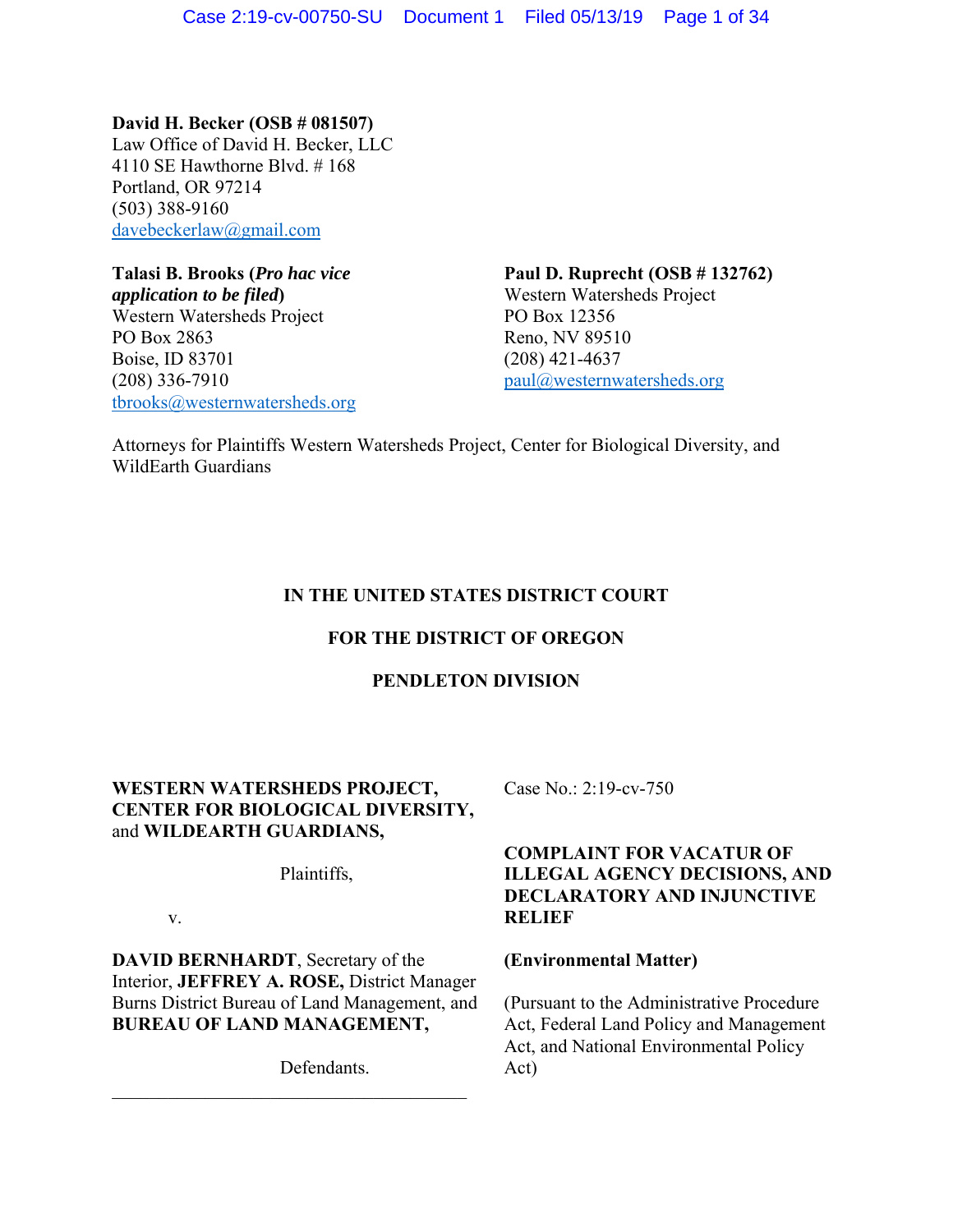# **NATURE OF ACTION**

1. In this action, Plaintiff environmental organizations request that this Court enjoin and vacate former Secretary of the Interior Ryan Zinke's eleventh-hour decision to renew a term grazing permit for Hammond Ranches, Inc. (Hammond), even though Hammond lacked the satisfactory record of performance required by the Federal Land Policy and Management Act (FLPMA) and Department of Interior regulations. Hammond's past violations of the terms and conditions of their livestock grazing permit included arson during extreme fire weather situations that resulted in the destruction of important habitat for greater sage-grouse (*Centrocercus urophasianus*) and the spread of the fire-prone invasive weed cheatgrass. Cheatgrass continues to impair land health on the permitted allotments to this day. Plaintiffs also seek injunctive relief and vacatur of BLM District Manager Jeffrey Rose's reissuance of the permit and determination that the permit reissuance met the requirements for using a categorical exclusion (CX) rather than the Environmental Assessment (EA) or Environmental Impact Statement (EIS) required by the National Environmental Policy Act (NEPA), especially because the Secretary and BLM violated FLPMA by failing to consider including specific management thresholds and defined responses to protect sage-grouse in the permit, as the relevant land use plans require.

2. BLM grazing permits are 10-year privileges to graze federal public lands. The permits create no right, title, or interest in those lands. To qualify for a grazing permit renewal under FLPMA and the grazing regulations that implement it, the permittee must be in compliance with the regulations, and the authorized federal officer must determine that an applicant has a satisfactory record of performance under its current permit.

3. Hammond held a permit to graze four BLM grazing allotments on Steens Mountain adjacent to the Malheur National Wildlife Refuge in southeastern Oregon from 2004 to 2014—the Hammond, Mud Creek, Hardie Summer, and Hammond FFR allotments. In 2010,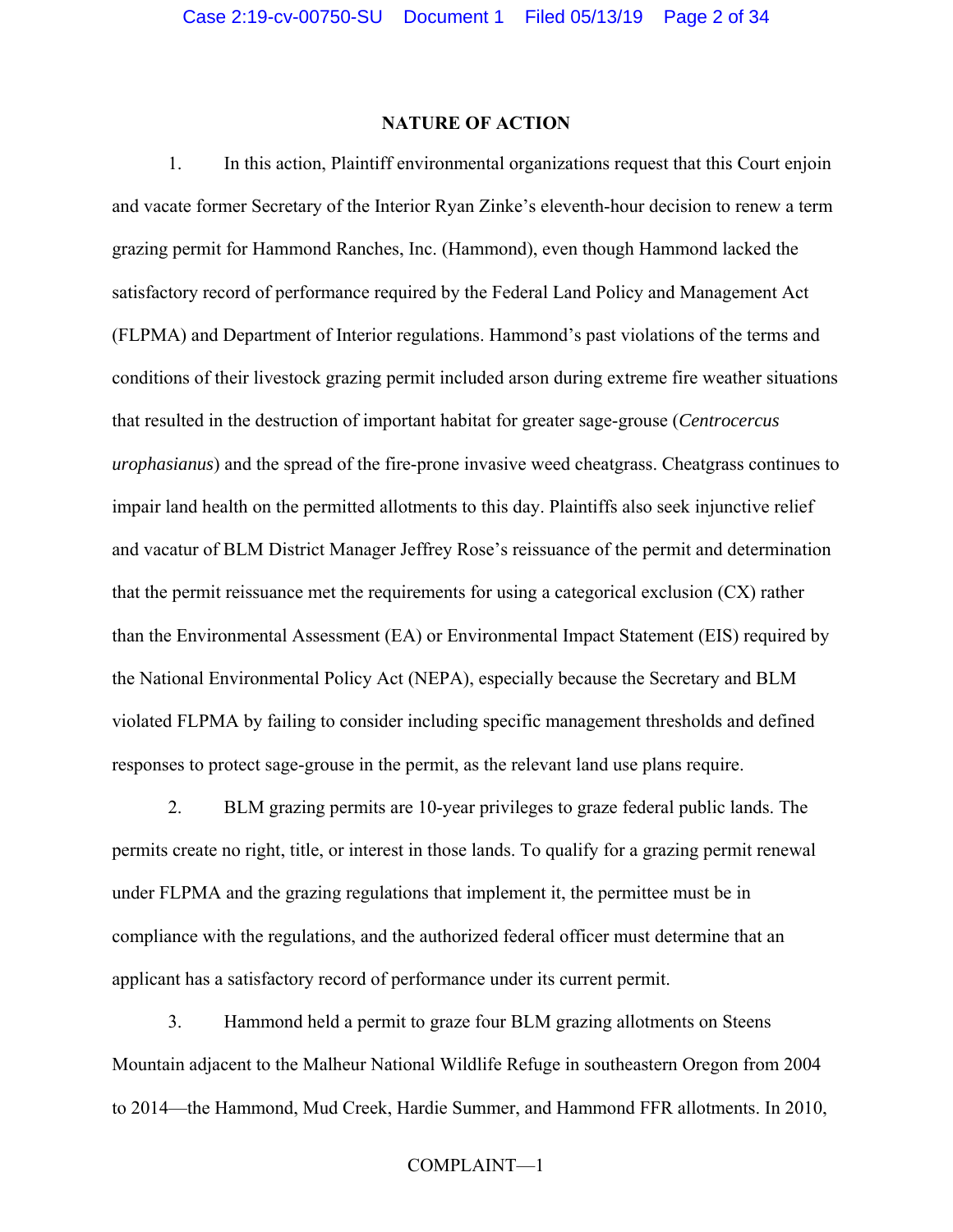#### Case 2:19-cv-00750-SU Document 1 Filed 05/13/19 Page 3 of 34

Hammond's principals, Dwight and Steven Hammond, were indicted on multiple counts of arson for setting fire to public BLM lands to increase forage for their cattle. In 2012, they were convicted, and eventually each was sentenced to serve five years in jail.

4. In 2014, BLM denied the Hammond grazing permit renewal application. BLM determined that Hammond did not have the mandatory satisfactory record of performance for permit renewal because the intentional and malicious fire-setting by principals of Hammond associated with the 2001 Hardie-Hammond Arson and August 22, 2006 Krumbo Butte Arson violated regulations applicable to the Hammond grazing permit along with the permit terms, and because other conduct by the Hammond principals violated federal regulations. The fires set resulted in destruction of sage-grouse habitats. The fire also increased the spread of the invasive weed cheatgrass, elevating future fire risk.

5. Hammond appealed BLM's decision and sought a stay to prevent the decision from going into effect. The Office of Hearings and Appeals (OHA) denied the stay on April 28, 2014. When OHA denied the stay, BLM's nonrenewal decision went into effect. The four Hammond allotments were not grazed for the past five years, beginning in spring 2014. The allotments have begun to heal and recover. After OHA denied the stay, Hammond's administrative appeal remained pending.

6. In January, 2016, armed extremists seized and occupied the Malheur National Wildlife Refuge, demanding the Hammonds' release from prison. Secretary Zinke expressed sympathy for the Hammonds and advocated for them to receive a Presidential pardon. In July 2018, President Trump pardoned Dwight and Steven Hammond.

7. On December 26, 2018, during the federal government shutdown, Secretary Zinke assumed jurisdiction over Hammond's appeal under 43 C.F.R. § 4.5. On January 2, 2019, his last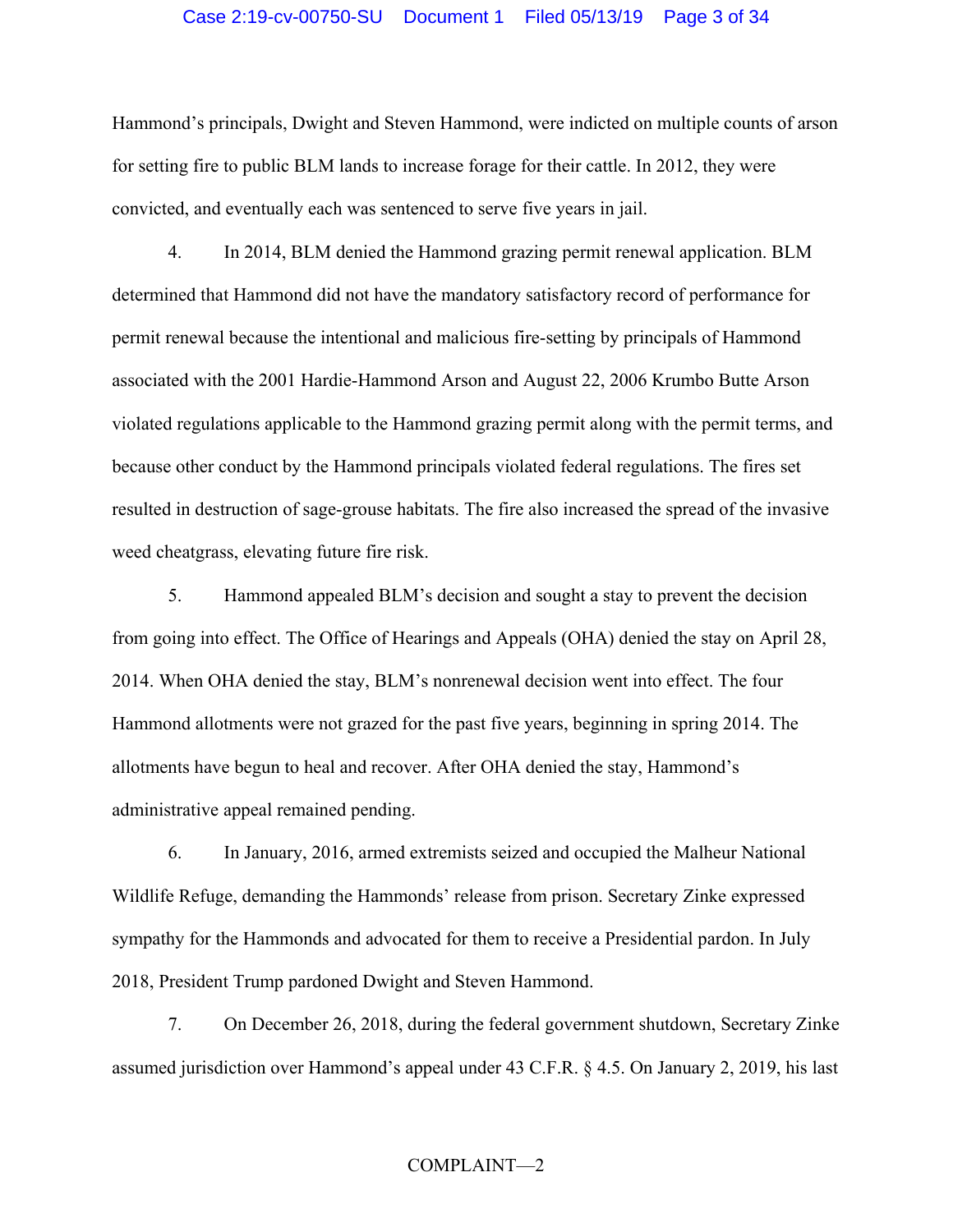## Case 2:19-cv-00750-SU Document 1 Filed 05/13/19 Page 4 of 34

day in office as Secretary, he signed a decision reversing BLM's denial of the permit renewal application, renewing the Hammond permit, and directing BLM to reissue the Hammonds' grazing permit under the same terms and conditions within 30 days. Importantly, Secretary Zinke's decision did not disturb BLM's findings of fact or legal conclusions regarding the Hammond principals' conduct and unsatisfactory record of performance and multiple violations of the terms of their permits, on which the agency had based its decision to deny the permit renewal application. The Secretary made no determination that Hammond had a satisfactory record of performance. Instead, the Secretary relied on the pardons as changed circumstances justifying his decision. His decision issued after the government shutdown ended, on January 28, 2019.

8. In a memo signed by District Manager Jeffrey Rose on February 5, 2019, BLM complied with the Secretary's order. District Manager Rose determined that the permit reissuance was categorically excluded from the requirement to prepare an EA or EIS; that renewal of the Hammond grazing permit conformed with the relevant land use plans; and that, pursuant to the Secretary's decision, the permit would be renewed from February 2, 2019 to February 28, 2024. But grazing permit renewal decisions may not be categorically excluded from NEPA review unless the issued permit or lease continues the current grazing management of the allotment and extraordinary circumstances do not preclude use of a CX. Extraordinary circumstances include impacts on ecologically significant or critical areas, and contribution to spread of noxious weeds or non-native invasive species. District Manager Rose's determination allowed the release of cows onto the allotments, even though the allotments suffer from weed invasions, lie within important greater sage-grouse habitats, include streams important to redband trout (*Oncorhynchus mykiss ssp.*), lie mostly within the Steens Mountain Cooperative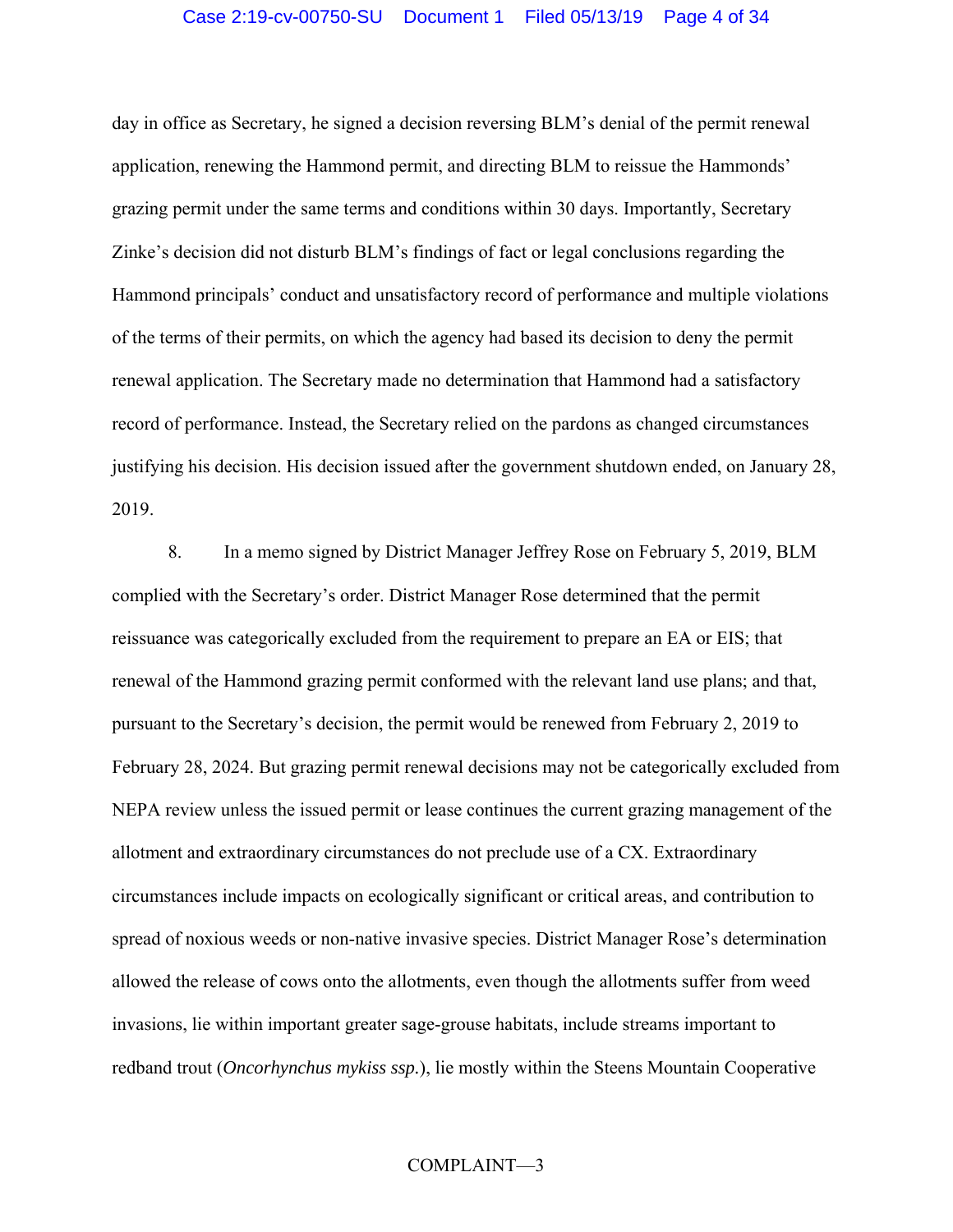#### Case 2:19-cv-00750-SU Document 1 Filed 05/13/19 Page 5 of 34

Management and Protection Area (CMPA), and encompass a portion of the Bridge Creek Wilderness Study Area (WSA)—without a full, public environmental analysis.

9. The Resource Management Plans (RMPs) that govern grazing on the four allotments covered by the challenged permit were amended in September 2015 by the Oregon Greater Sage-Grouse Approved RMP Amendment (ARMPA). The 2015 ARMPA identifies priority sage-grouse habitats that require special protection and consideration in management decisions, including Priority Habitat Management Areas (PHMA)—BLM-administered lands identified as having the highest value to maintaining sustainable sage-grouse populations—and sagebrush focal areas (SFA), which is a subset of PHMA and represent recognized strongholds for sage-grouse. The RMPs, as amended by the ARMPA, require the NEPA analysis for grazing permit renewals that include lands within SFA and PHMA to include specific management thresholds and one or more defined responses that will allow the authorizing officer to make adjustments to livestock grazing to protect sage-grouse. Neither the Secretary nor BLM considered these provisions for the renewed permit, in violation of FLPMA.

10. Plaintiffs challenge the Secretary's decision, as well as BLM's implementation of that decision by reissuing the grazing permit under a CX, for violating the Administrative Procedure Act (APA), 5 U.S.C. §§ 701–06; FLPMA, 43 U.S.C. §§ 1701–84; and NEPA, 42 U.S.C. §§ 4321–61, and their implementing regulations. The Secretary's decision violated FLPMA and its implementing regulations because he renewed the permit even though Hammond lacked the satisfactory record of performance mandated by FLPMA, and NEPA, because he issued the decision without first completing NEPA analysis. BLM violated NEPA by renewing the permit using a CX when the permit did not continue "current" grazing (which was no grazing, following the denial of Hammond's petition for stay before OHA), extraordinary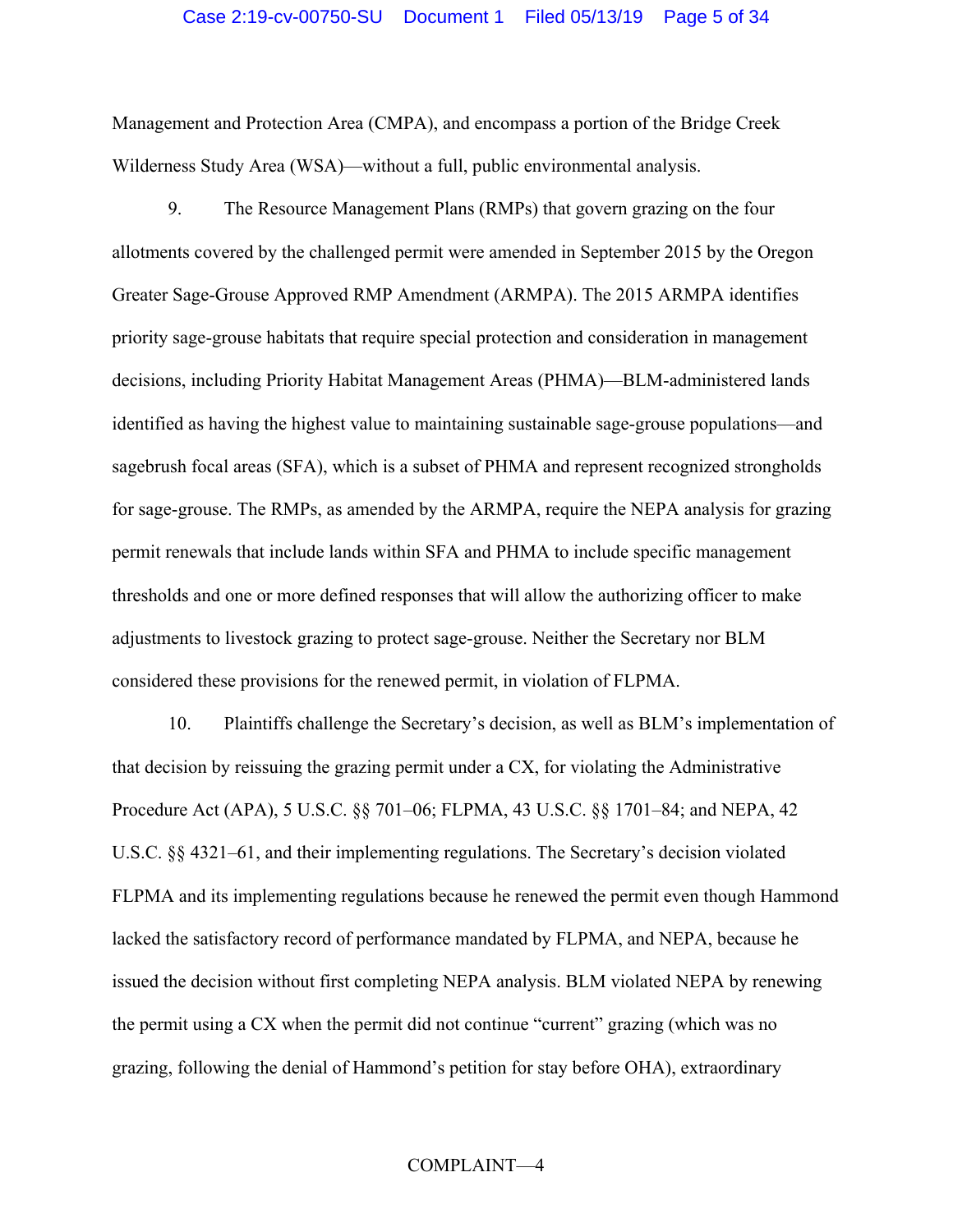#### Case 2:19-cv-00750-SU Document 1 Filed 05/13/19 Page 6 of 34

circumstances precluded use of a CX, and because it incorrectly determined that the action complied with the RMPs. The Secretary and BLM violated FLPMA by not considering specific management thresholds and defined responses required by the RMPs in processing the renewed grazing permit.

11. If Hammond is allowed to graze livestock under the unlawfully-renewed permit, Plaintiffs and their members and supporters will suffer irreparable harms. The Hammond grazing allotments encompass high-value sagebrush habitats essential to greater sage-grouse and stream segments important to redband trout. They also encompass the Bridge Creek WSA and lands within the Steens Mountain CMPA where, upon information and belief, the Hammond principals have set fires and otherwise violated BLM regulations. Resumption of grazing on these allotments after five years of rest will irreparably harm these areas by degrading sage-grouse habitat, increasing invasive weeds, and increasing the likelihood of destructive fire, both through grazing and given the Hammonds' longstanding pattern of fire-setting to increase forage for their cattle. These environmental impacts, incurred without the full and public analysis NEPA requires, irreparably harm Plaintiffs.

12. For these reasons, Plaintiffs request that this Court vacate and remand the Secretary's decision renewing the permit and BLM's reissuance of the permit; declare that BLM violated NEPA and FLPMA by reissuing the permit and without a full NEPA analysis based upon its flawed determination that the permit met the criteria for using a CX and was consistent with the land use plans; declare that the Secretary and BLM violated FLPMA by not analyzing or incorporating management thresholds and defined responses required to protect sage-grouse in the reissued permit; and enjoin BLM from allowing grazing on these four allotments until the Department of the Interior has fully complied with FLMPA, NEPA, and its own regulations.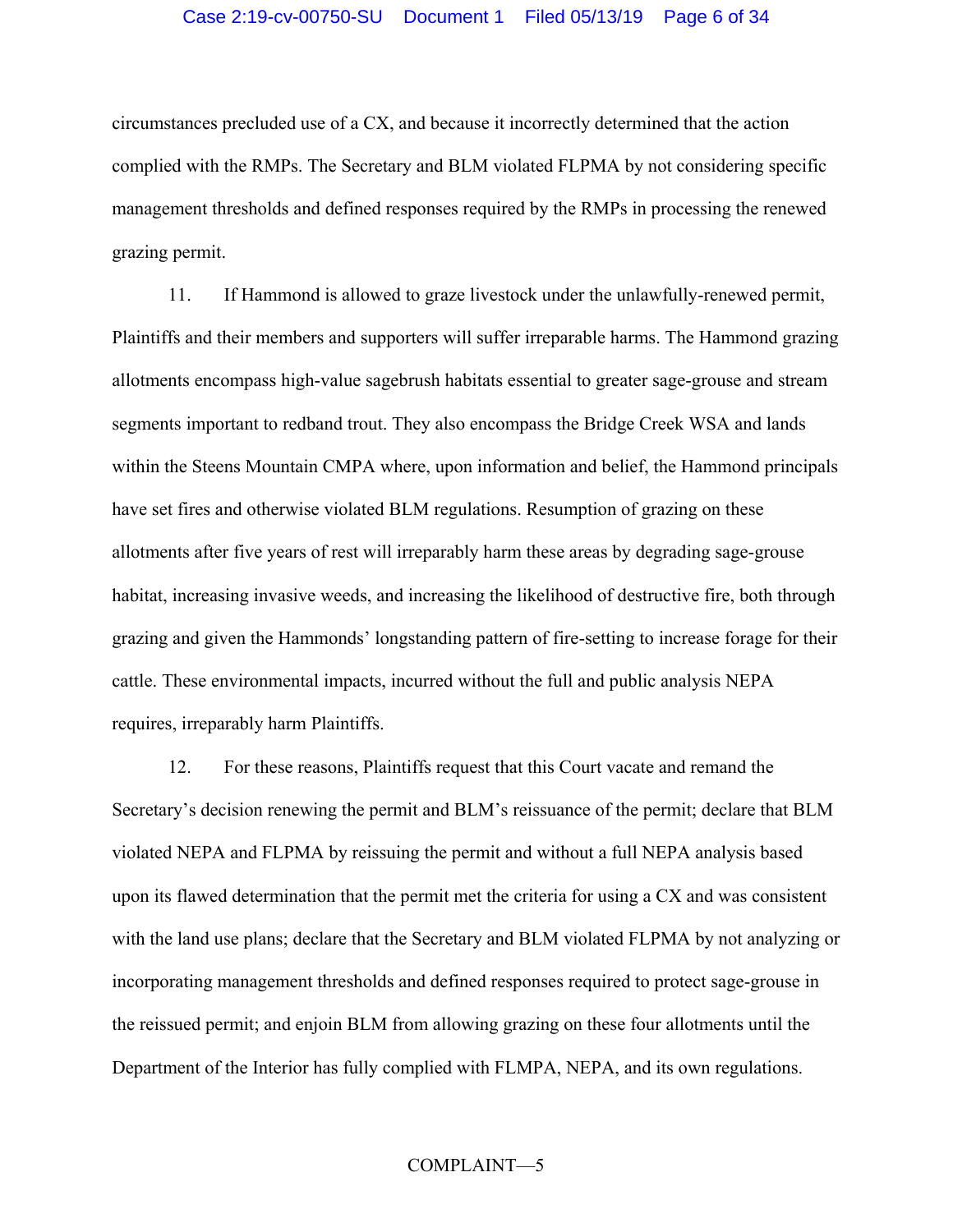#### **JURISDICTION AND VENUE**

13. Jurisdiction is proper in this Court under 28 U.S.C. § 1331 because this action arises under the laws of the United States, including NEPA, FLPMA, the APA, and the Equal Access to Justice Act, 28 U.S.C. § 2412 *et seq*. Plaintiffs thus seek judicial review of final administrative actions of the Secretary and BLM. *See* 5 U.S.C. § 704 (actions reviewable). An actual, justiciable controversy exists between the parties, and the requested relief is therefore proper under 28 U.S.C. §§ 2201–02 and 5 U.S.C. § 701–06.

14. Venue is proper in this Court under 28 U.S.C. § 1391 and LR 3-2(b) because all or a substantial part of the events or omissions giving rise to the claims herein occurred within this judicial district, defendants reside in this district, and the public lands and resources and agency records in question are located in this district.

15. The federal government has waived sovereign immunity in this action pursuant to 5 U.S.C. § 702.

#### **PARTIES**

16. Plaintiff WESTERN WATERSHEDS PROJECT (WWP), is a non-profit corporation dedicated to protecting and conserving the public lands and natural resources in Oregon and the West. WWP has staff and offices in Oregon, Idaho, Wyoming, Montana, Nevada, and Arizona. Since its inception, WWP has advocated to curb ecological abuses from public lands livestock grazing throughout the West, including in Oregon. WWP and many of its members and supporters have long-standing interests in preserving and conserving greater sagegrouse populations and sagebrush habitats in Oregon and other states across the range of the greater sage-grouse.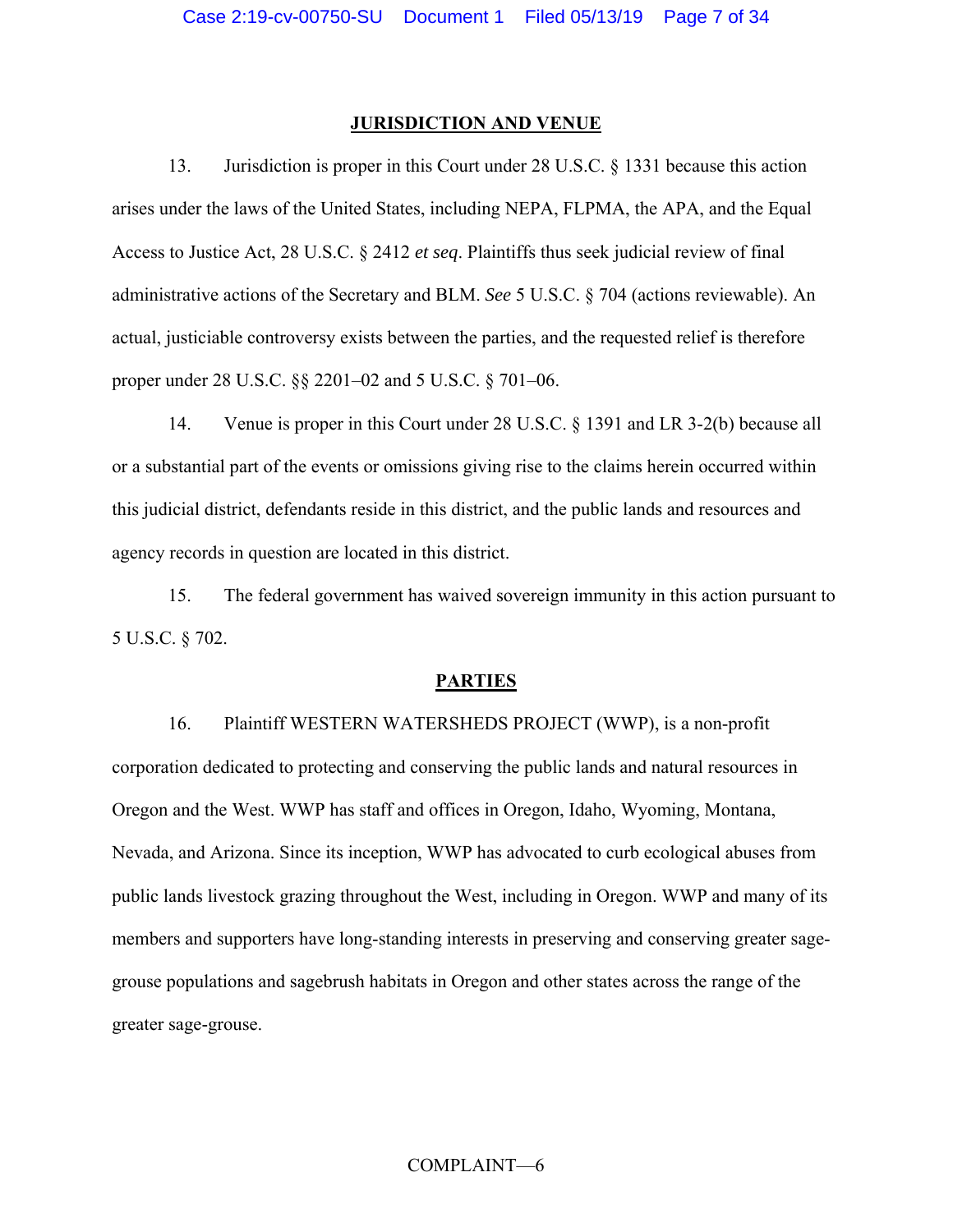17. Plaintiff CENTER FOR BIOLOGICAL DIVERSITY (the Center) is a non-profit organization dedicated to the preservation, protection, and restoration of biodiversity, native species, and ecosystems. The Center was founded in 1989 and is based in Tucson, Arizona, with offices or staff throughout the country, including in Portland, Oregon. It has more than 63,000 members, including many who reside in, explore, and enjoy sage-grouse and sagebrush ecosystems in Oregon and throughout the West. The Center advocates for sound public land management to protect species habitat, including habitat for greater sage-grouse and other sagebrush obligates in Oregon and elsewhere. The Center's officers, staff, and members regularly visit public lands and sagebrush habitats for recreational, scientific, educational and other pursuits, and intend to continue to do so in the future.

18. Plaintiff WILDEARTH GUARDIANS (Guardians) is a nonprofit organization dedicated to protecting and restoring the wildlife, wild places, wild rivers, and health of the West. Guardians has over 165,000 members and supporters, many of whom have long advocated for the protection and restoration of sagebrush habitats and the species that depend upon them and for responsible land management. Headquartered in Santa Fe, New Mexico, Guardians maintains several other offices around the West, including an office in Portland, Oregon.

19. The Plaintiff organizations place a high priority on protecting and conserving sagebrush ecosystems and curbing ecologically harmful grazing throughout the West, including in Oregon. They undertake a wide range of activities including education, advocacy, scientific study, and litigation in order to protect and conserve sagebrush ecosystems, often through reducing the effects of ecologically harmful livestock grazing, and to communicate to the public and policy-makers about the values of sagebrush habitats in Oregon.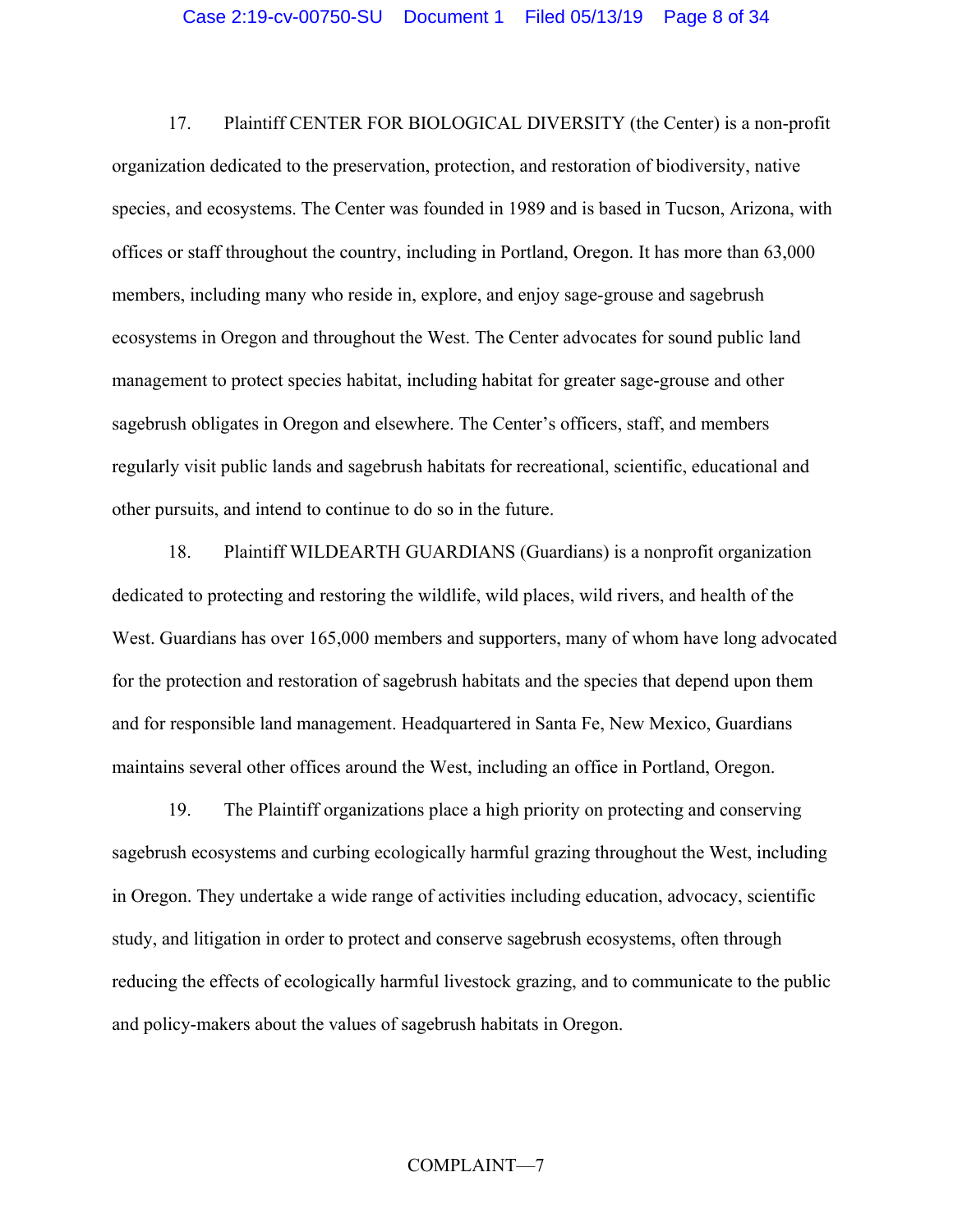### Case 2:19-cv-00750-SU Document 1 Filed 05/13/19 Page 9 of 34

20. Plaintiffs' members, supporters, and/or staff live, work, recreate, study, and otherwise use and enjoy public lands in Oregon, including public lands in and around the Malheur National Wildlife Refuge and Steens Mountain, where Hammond grazes cattle. Plaintiffs' members, supporters, and/or staff frequently engage in hiking, camping, cycling, wildlife observation, photography, and other activities on public land on and around Steens Mountain and the Malheur National Wildlife Refuge, including the Hammond grazing allotments. They have enjoyed viewing sage-grouse, redband trout, and other wildlife on Steens mountain and the Hammond grazing allotments and been upset by witnessing habitat degradation due to Hammond's grazing in those areas. They and their friends and family members have been shot at or otherwise harassed by Hammond's principals/affiliates.

21. Defendant DAVID BERNHARDT is the Secretary of the Interior and is responsible for former Secretary Ryan Zinke's Decision renewing the Hammond grazing permit. *See* Fed. R. Civ. P. 25(d). He is sued in his official capacity.

22. Defendant JEFFREY ROSE is District Manager of Burns District BLM, and is responsible for signing a letter determining that the permit reissuance met the requirements for using a CX and did not require further NEPA analysis and for determining that renewal of the Hammond grazing permit was in conformance with the relevant land use plans. He is sued in his official capacity.

23. Defendant BUREAU OF LAND MANAGEMENT (BLM) is an agency of the United States within the Department of the Interior charged with managing the Oregon federal lands at issue according to federal statutes and regulations. BLM authorizes livestock grazing including by Hammond—on federal lands it manages.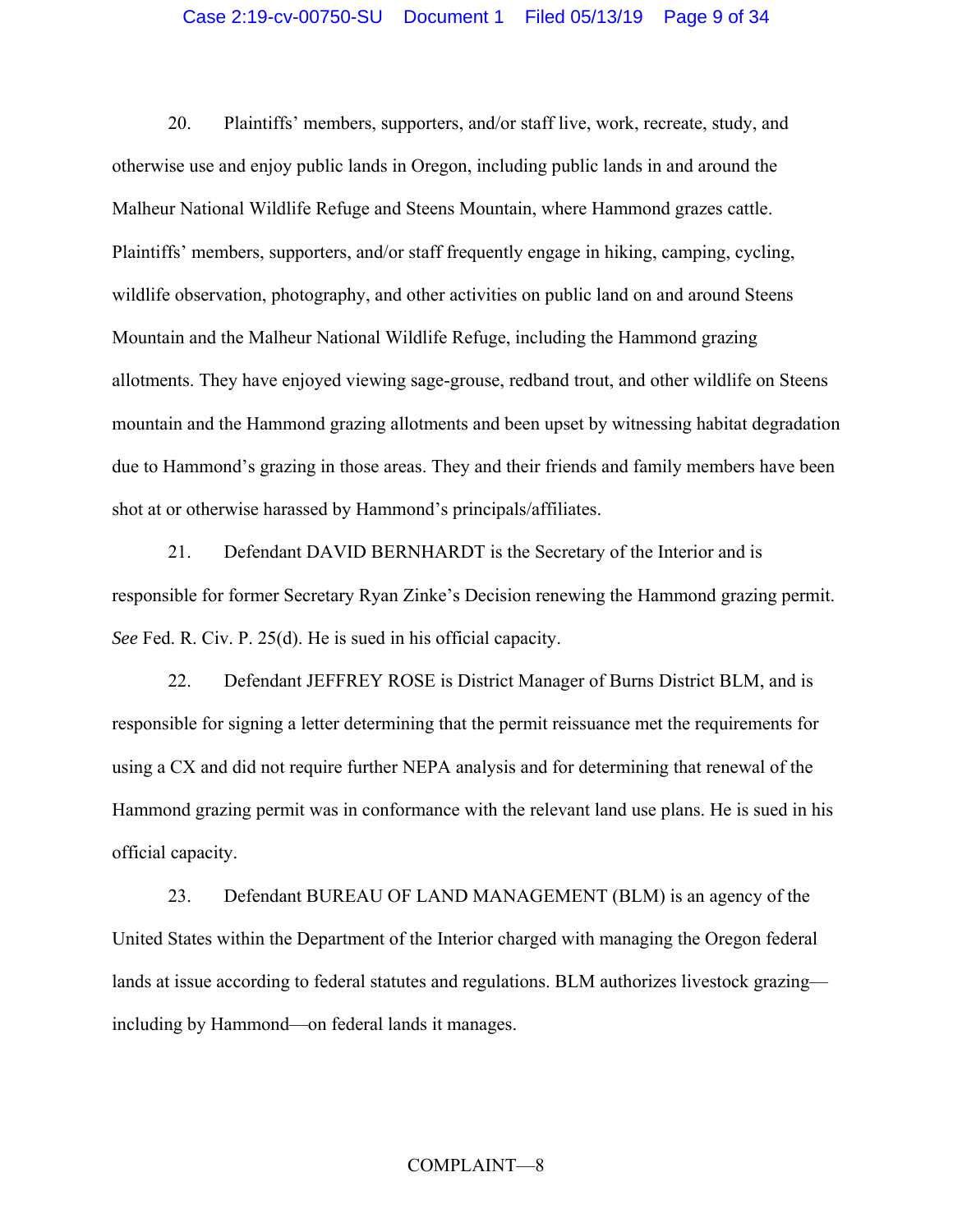### Case 2:19-cv-00750-SU Document 1 Filed 05/13/19 Page 10 of 34

24. Plaintiffs have Article III standing to bring this action because they are directly injured by the procedural and substantive FLPMA, NEPA, and APA violations alleged herein, which are redressable by this Court. Plaintiffs are directly injured by the Secretary's unlawful Decision renewing Hammond's grazing permit because it harms their strong interests in having Executive officials and federal agencies obey federal law and in ecologically sound grazing management. Plaintiffs are further injured by the Secretary's and BLM's renewal and reissuance of the grazing permit without required NEPA analysis because it deprives the agency and the public of full information concerning the effects of the permit renewal decision. The unlawful permit renewal decision threatens irreparable harm to sagebrush ecosystems, sage-grouse, Wilderness quality lands, and redband trout and their riparian habitat, all of which Plaintiffs value and enjoy, further harming Plaintiffs' interests.

25. Plaintiffs' injuries would be redressed if this Court reversed and vacated the Secretary's Decision, as well as District Manager Rose's Decision; declared the Secretary's decision to renew the Hammond grazing permit unlawful because Hammond did not have a satisfactory record of performance; declared unlawful District Manager Rose's issuance of the permit and determination that the permit met the criteria for using a CX and was consistent with the land use plans; ordered the Secretary and/or BLM to complete a legally-adequate NEPA analysis before renewing the Hammond permit; ordered the Secretary and BLM to consider including the mandatory management thresholds and defined responses in the permit; and enjoined the BLM from allowing grazing on the allotments unless and until BLM and the Department of the Interior have fully complied with FLPMA, NEPA, and their regulations. Unless judicial relief is granted, Plaintiffs will continue to suffer irreparable harm to their interests from unlawful livestock grazing under the grazing permit.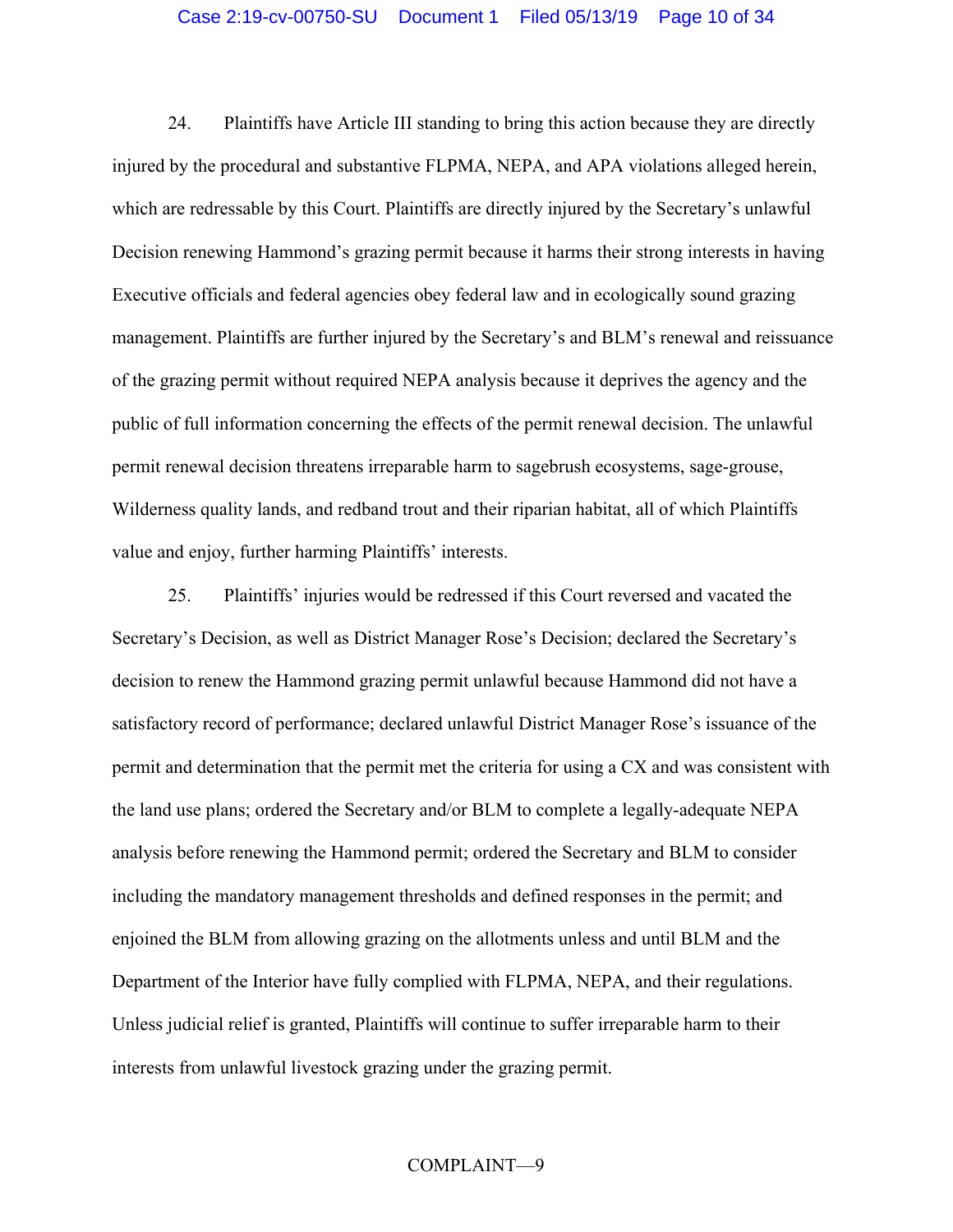## **STATEMENT OF FACTS**

# **A. Factual Background.**

*i. Hammond's grazing permit.* 

26. Hammond Ranches, Inc. (Hammond) is a livestock ranching business. It is controlled by Dwight Hammond, who is the president, and Dwight's son Steven, who is the vicepresident (the Hammond principals).

27. Dwight and Steven Hammond are affiliates of Hammond. Under the Department of the Interior grazing regulations, "affiliate" is defined as "an entity or person that controls ... an applicant, permittee or lessee. The term 'control' means having any relationship which gives an entity or person authority directly or indirectly to determine the manner in which an applicant, permittee or lessee conducts grazing operations." 43 C.F.R. § 4100.0-5.

28. Hammond has been the permittee of a series of grazing permits allowing it to graze four allotments on the BLM Burns District, within the Andrews Field Office: the Mud Creek, Hardie Summer, Hammond FFR, and Hammond allotments. Permitted use is as follows:

|         | <b>ALLOTMENT</b>     | <b>LIVESTOCK</b><br><b>NUMBER KIND</b> | <b>PERIOD</b><br><b>BEGIN END USE USE</b> | % PL TYPE<br><b>AUMS</b>   |
|---------|----------------------|----------------------------------------|-------------------------------------------|----------------------------|
| OR06005 | <b>MUD CREEK</b>     | 390 CATTLE                             |                                           | 05/16 06/30 100 ACTIVE 590 |
| OR06023 | <b>HAMMOND</b>       | <b>68 CATTLE</b>                       |                                           | 04/01 10/30 99 ACTIVE 471  |
| OR06025 | <b>HARDIE SUMMER</b> | 408 CATTLE                             | 07/01                                     | 09/30 33 ACTIVE 407        |
| OR06100 | <b>HAMMOND FFR</b>   | <b>32 CATTLE</b>                       |                                           | 04/01 04/30 100 ACTIVE 32  |

*ii. Unique and important values within the Hammond allotments.* 

29. The allotments contain unique and important values.

30. The Mud Creek allotment is largely within the Bridge Creek WSA, designated for study to be included in the National Wilderness Preservation System.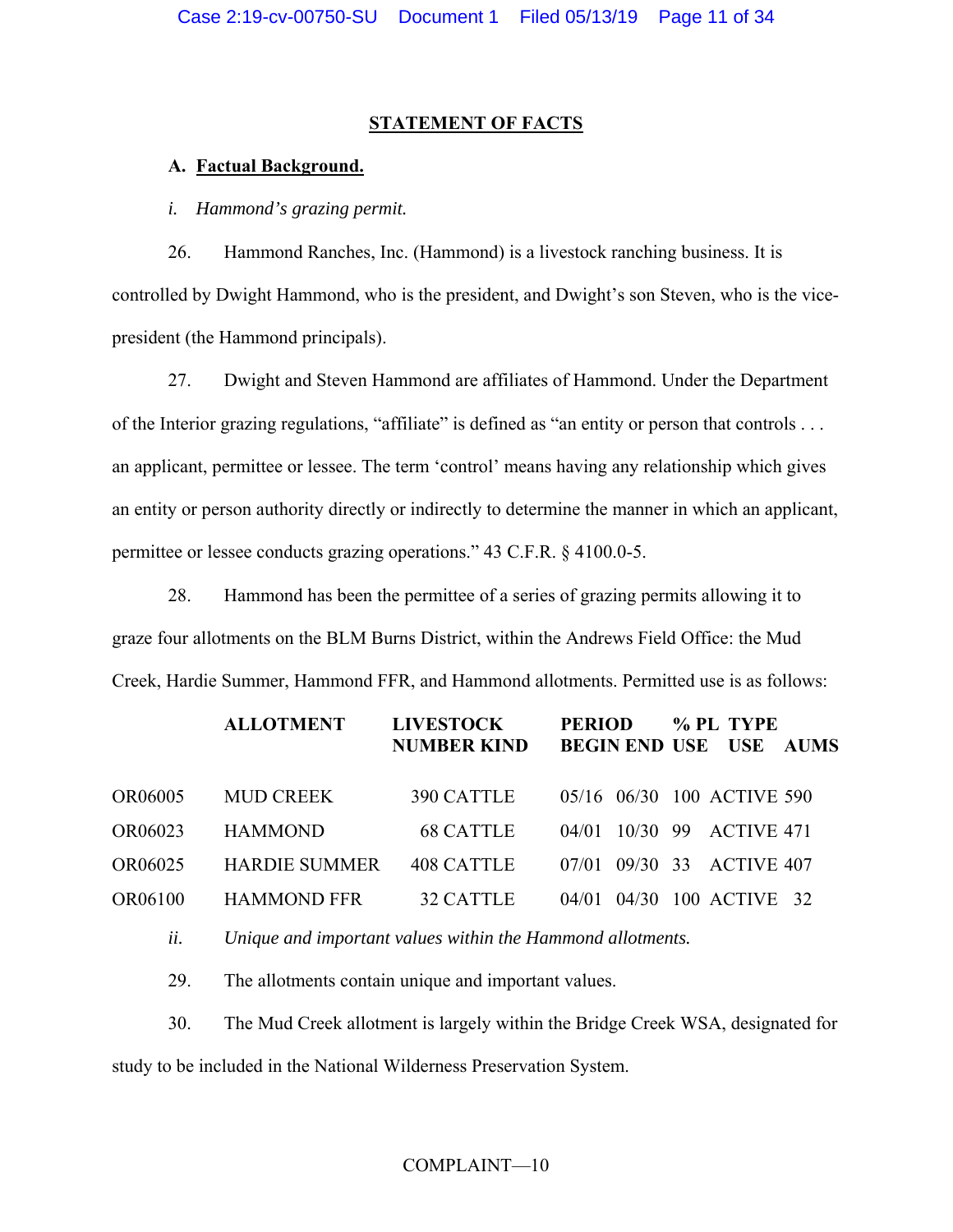31. The Mud Creek and Hardie Summer allotments are wholly within the Steens Mountain CMPA. The Hammond and Hammond FFR allotments are partially within the Steens Mountain CMPA.

32. All of the allotments include greater sage-grouse habitats that were officially identified in 2015 with the passage of sage-grouse amendments to all BLM land-use plans in sage-grouse habitat, including Priority Habitat Management Areas (PHMAs) and General Habitat Management Areas (GHMAs). The Mud Creek allotment is entirely within PHMA. The Hardie Summer, Hammond, and Hammond FFR allotments also include GHMA. PHMAs are "BLM-administered lands identified as having the highest value to maintaining sustainable [greater sage-grouse] populations. . . . These areas include breeding, late brood-rearing, winter concentration areas, and migration or connectivity corridors." Oregon ARMPA (2015), 1–5. GHMAs are "BLM-administered lands where some special management will apply to sustain [greater sage-grouse] populations; areas of occupied seasonal or year-round habitat outside of PHMA." *Id.*

33. There is an active sage-grouse mating ground (lek) within the Mud Creek allotment, and two other active sage-grouse leks are within two miles of the Hammond and Hammond FFR allotments and within three miles of the Hardie Summer allotment. The Hammond allotments lie astride a sage-grouse predicted geographic connectivity corridor and connect with a large Sagebrush Focal Area (SFA) to the southeast. SFAs are "a subset of PHMA … that represent recognized strongholds for [greater sage-grouse] that have been noted and referenced as having the highest densities of [greater sage-grouse] and other criteria important for the persistence of the species."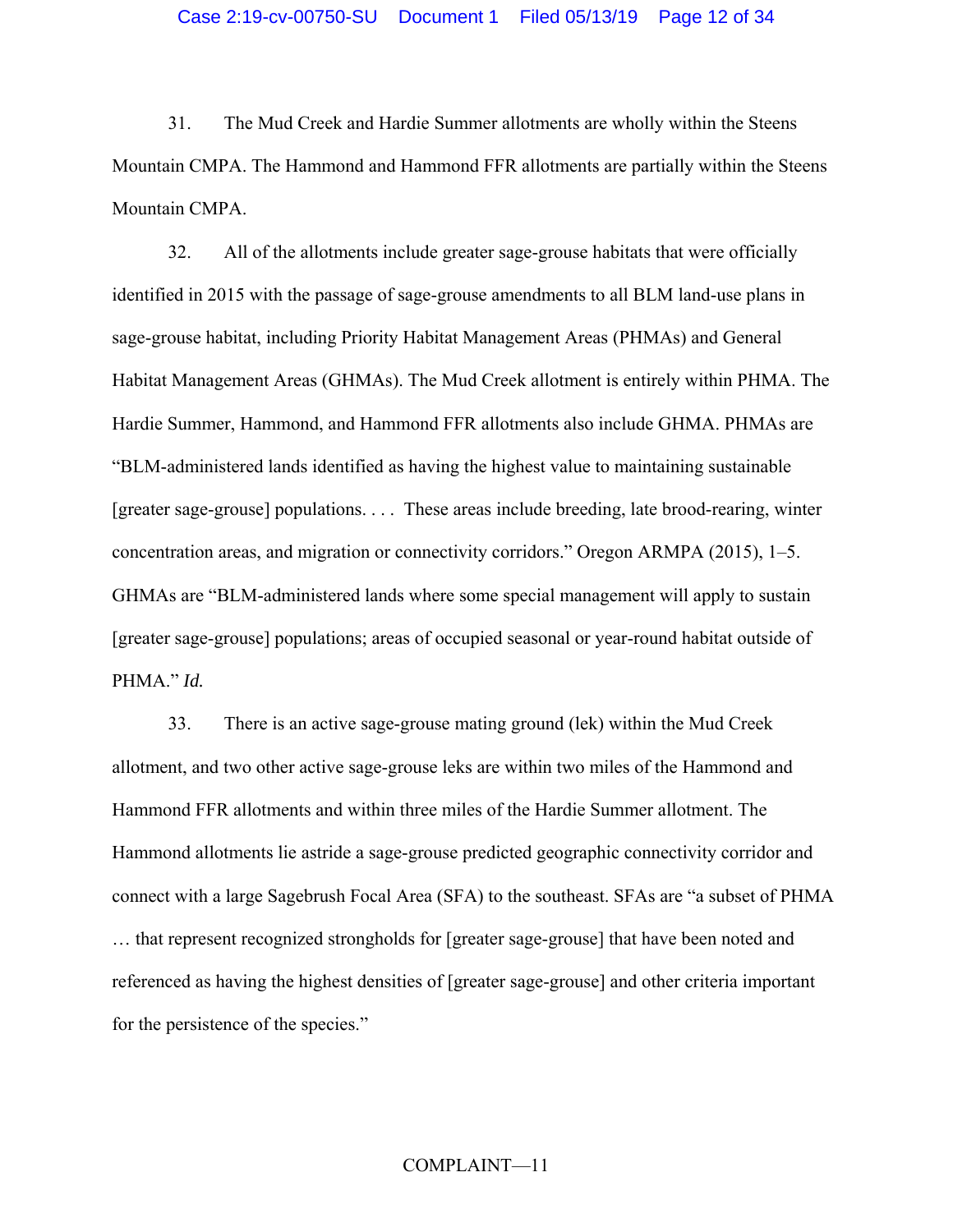### Case 2:19-cv-00750-SU Document 1 Filed 05/13/19 Page 13 of 34

34. Sagebrush is especially important for the greater sage-grouse which is a "sagebrush obligate" species that relies upon the sagebrush steppe ecosystem for all its habitat needs. Greater sage-grouse is a landscape species that uses a variety of seasonal habitats throughout the year. Sage-grouse breeding sites (leks) and associated nesting and brood-rearing habitats are especially important to the species' life cycle. The grouse have high fidelity to leks, and most hens will nest within four miles of the lek where they mated. Fire, invasive weeds, and grazing are three of the greatest threats to sage-grouse persistence on Oregon BLM lands, because they remove sagebrush and reduce sage-grouse habitat quality.

35. Several streams on the four allotments are home to redband trout, a BLMdesignated Sensitive Species. Redband trout inhabit Bridge Creek on the Hammond and Mud Creek allotments, Mud Creek which runs along the boundary of the Mud Creek allotment, and Big Bridge Creek, Little Fir Creek, Big Fir Creek, Lake Creek, and Fish Creek on the Hardie Summer and Hammond FFR allotments. Grazing has altered the structure and function of streams and ecosystems, impacted watershed processes, and contributes significantly to factors limiting redband trout populations. Redband trout are classified as a "Sensitive Species" by BLM and the Oregon Department of Fish and Wildlife (ODFW). BLM has identified several of the streams on or adjacent to these four allotments as priority streams/subwatersheds to guide development of watershed management actions to prevent water quality degradation in the Andrews and Steens CMPA RMPs. ODFW has determined that grazing on the streams on these allotments, which are tributaries of the Blitzen River, is a limiting factor for redband trout due to threats that grazing poses to water quantity, water quality, physical habitat degradation, and siltation.

//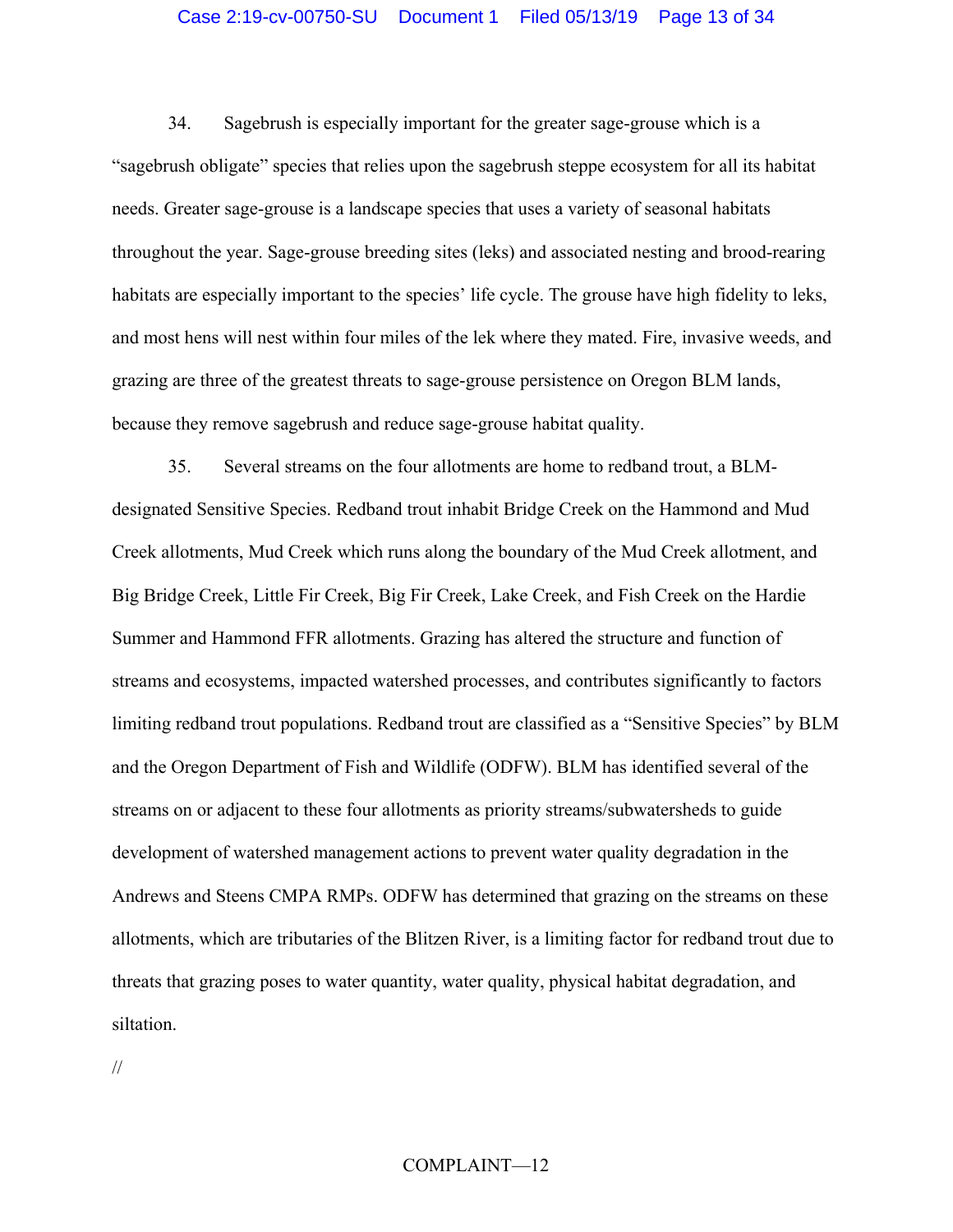## *iii. Ecological degradation caused by livestock grazing.*

36. Livestock grazing is detrimental for sage-grouse when it reduces height and density of grasses and forbs. Early season, intensive spring grazing by livestock negatively affects native plant communities upon which female sage-grouse depend for providing concealment of nests and later by chicks. Grazing in this period should be avoided because it overlaps the nesting and breeding season. Late season intensive grazing by livestock also negatively affects native plant communities important in providing concealment cover for early nesting female sage-grouse in the next year.

37. Cattle grazing greatly alters the structure and composition of riparian zones and hence their inestimable value as centers of biological diversity. In the short term, herbivory can depress both plant growth and reproduction. Depressing the vigor of native plant species as well as soil disturbance by trampling facilitates the introduction and spread of exotic and noxious weeds. Herbivory also causes a corresponding decline in root biomass of riparian vegetation. At stream edges, the combination of root loss and trampling weakens and collapses banks. Bank loss and the resulting soil erosion of sediment results in down cut (*i.e.*, incised) and widened streams, as well as degradation of water quality and fish habitats.

38. Cattle grazing also disturbs biological soil crusts and removes native vegetation. Cattle grazing facilitates the spread of cheatgrass, a non-native invasive annual grass, or "weed," and other noxious weeds. Cheatgrass invasion shortens fire cycles and may cause or contribute to the spread of wildfire. Weeds and wildfire degrade sage-grouse habitat.

*iv. Hammond principals' pattern of arsons and other disregard for public lands.* 

39. Dwight and Steven Hammond have exhibited a pattern of conduct and behavior that disregards the special values and other multiple use values the grazed allotments provide.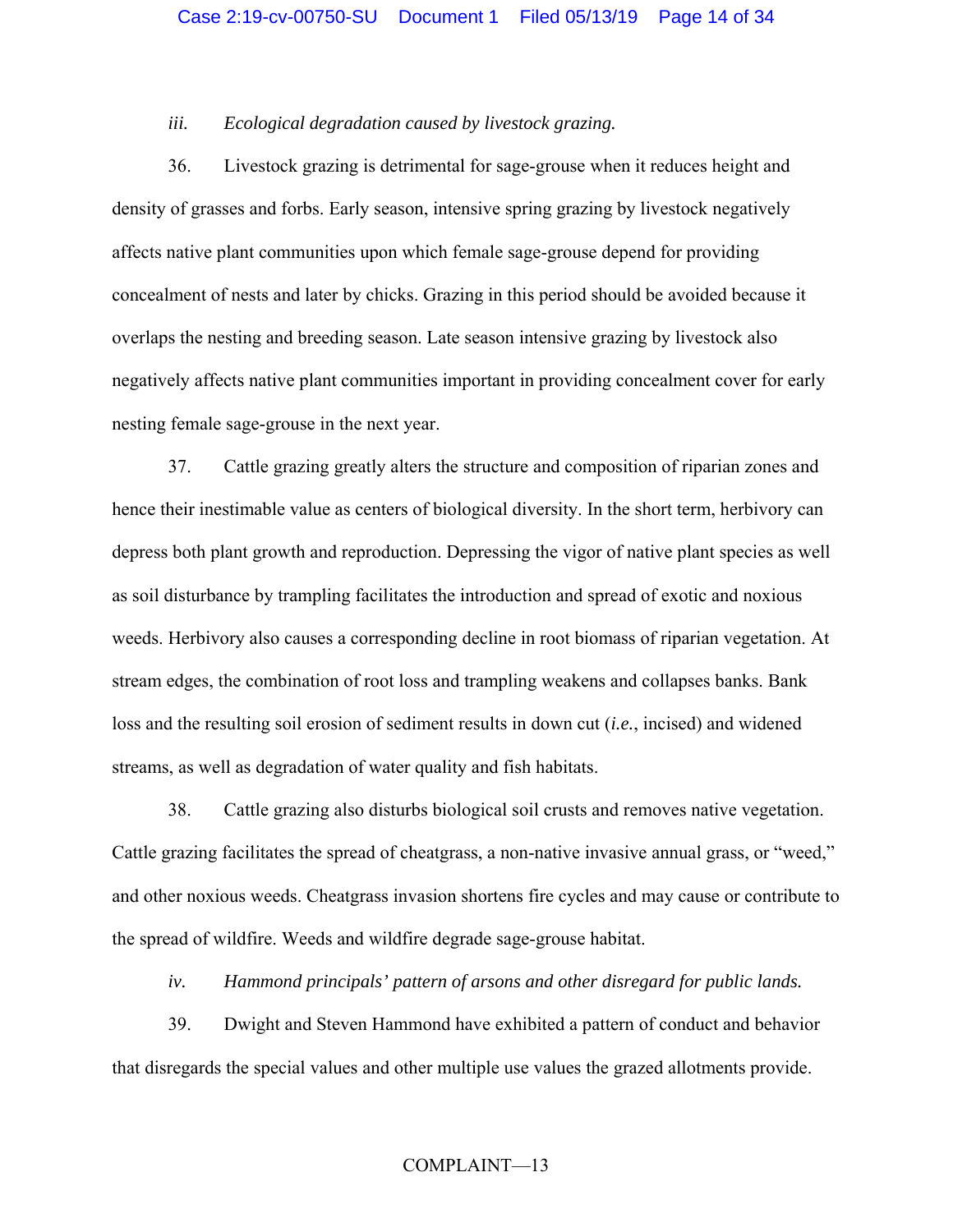## Case 2:19-cv-00750-SU Document 1 Filed 05/13/19 Page 15 of 34

Between 2001 and 2006, the Hammonds established a pattern of setting fires on the public lands to remove sagebrush and juniper and increase forage for their cattle. Their conduct and behavior endangered firefighters and members of the public. Their conduct and behavior was prohibited under federal regulations and the terms and conditions of the Hammond grazing permit.

40. On September 30, 2001, the first day of deer hunting season, 13-year old Dusty Hammond was at the Hammonds' Ranch with plans to hunt. Dusty is grandson to Dwight and nephew to Steven. Early that morning, Dusty sat at the Hammonds' breakfast table and overheard Dwight talking about his desire to burn juniper. After breakfast, the Hammonds' hunting party set out with rifles in search of game.

41. After some driving and walking, several shots were fired by someone in the Hammonds' hunting party into a group of deer. A local hunting guide who was guiding private clients in the area witnessed the incident and saw four crippled bucks—but the Hammond party made no efforts to track or collect the wounded deer. The incident troubled the guide's clients, so he decided to move them away from the Hammonds.

42. After shooting at the deer, the Hammonds' hunting party continued scouting for game. Steven and Dwight started handing out boxes of matches and instructing the party to commit arson, apparently, to burn juniper. Russell Hammond, Dusty's father, showed him how to light multiple matches at a time to better catch the grass on fire.

43. Meanwhile, the hunting guide returned to camp. Shortly after he returned, the thick smoke from the Hammonds' fires began blowing into his camp and he was forced to abandon his camp and flee with his clients, because it appeared the fire was blowing towards them.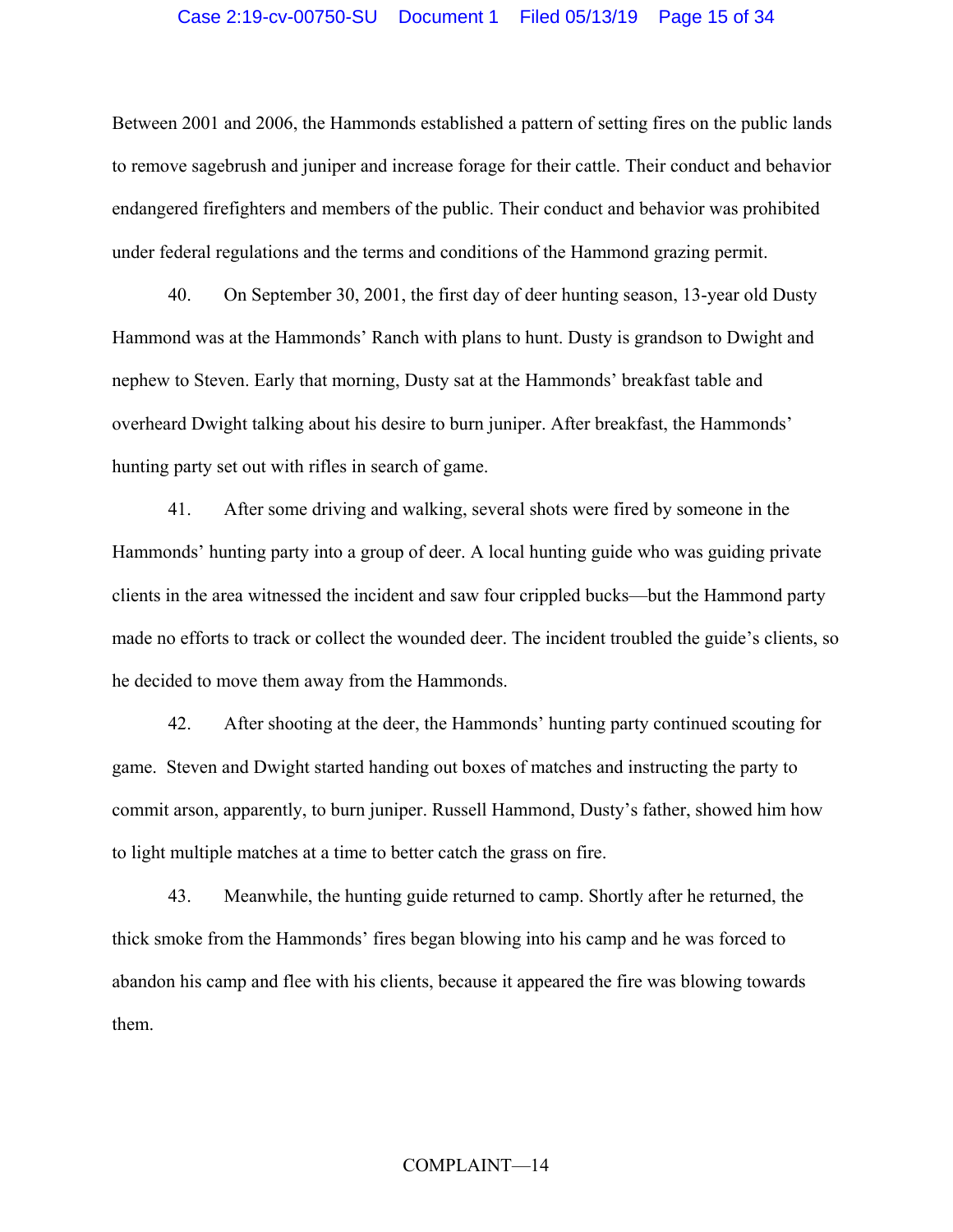### Case 2:19-cv-00750-SU Document 1 Filed 05/13/19 Page 16 of 34

44. Later that day, Dwight and Steven took to the sky in their airplane to examine the burned area. They told Dusty they were going to see if the fire had gotten rid of the junipers. They also told Dusty to keep his mouth shut about the fire, and he did for many years.

45. Soon after the fire, Dwight spoke with the BLM Burns District Range Specialist, and told him he had wanted to burn the area where the 2001 fire had burned for years, and although BLM had promised to burn it with a prescribed fire, it had not.

46. Dwight and Steven were eventually convicted of arson in the Hardie-Hammond fire, related to this incident.

47. On August 17, 2006, while working on flagging a cattle fence, Steven admitted to Joe Glascock, BLM Range Specialist, that he and Dwight had been setting fires in the area for years. He also told Mr. Glascock not to be surprised if more fires appeared after the next lightning storm. Mr. Glascock reported these statements to George Orr, BLM Law Enforcement Officer.

48. On August 21, 2006, a lightning storm hit the Steens Mountain and ignited several fires, including the Krumbo Butte Fire. Dwight told Mr. Glascock that he wished the fires were larger in size.

49. On the night of August 22, 2006, firefighters working on the Krumbo Butte Fire noticed suspicious fire behavior downhill from their camp, with three "spot fires" that seemed out of place based on the weather and conditions. Based on the circumstances, the firefighters became concerned that someone was committing arson. Because fire can move uphill rapidly, and sleeping uphill of an active fire is very dangerous, the firefighters were forced to move their camp.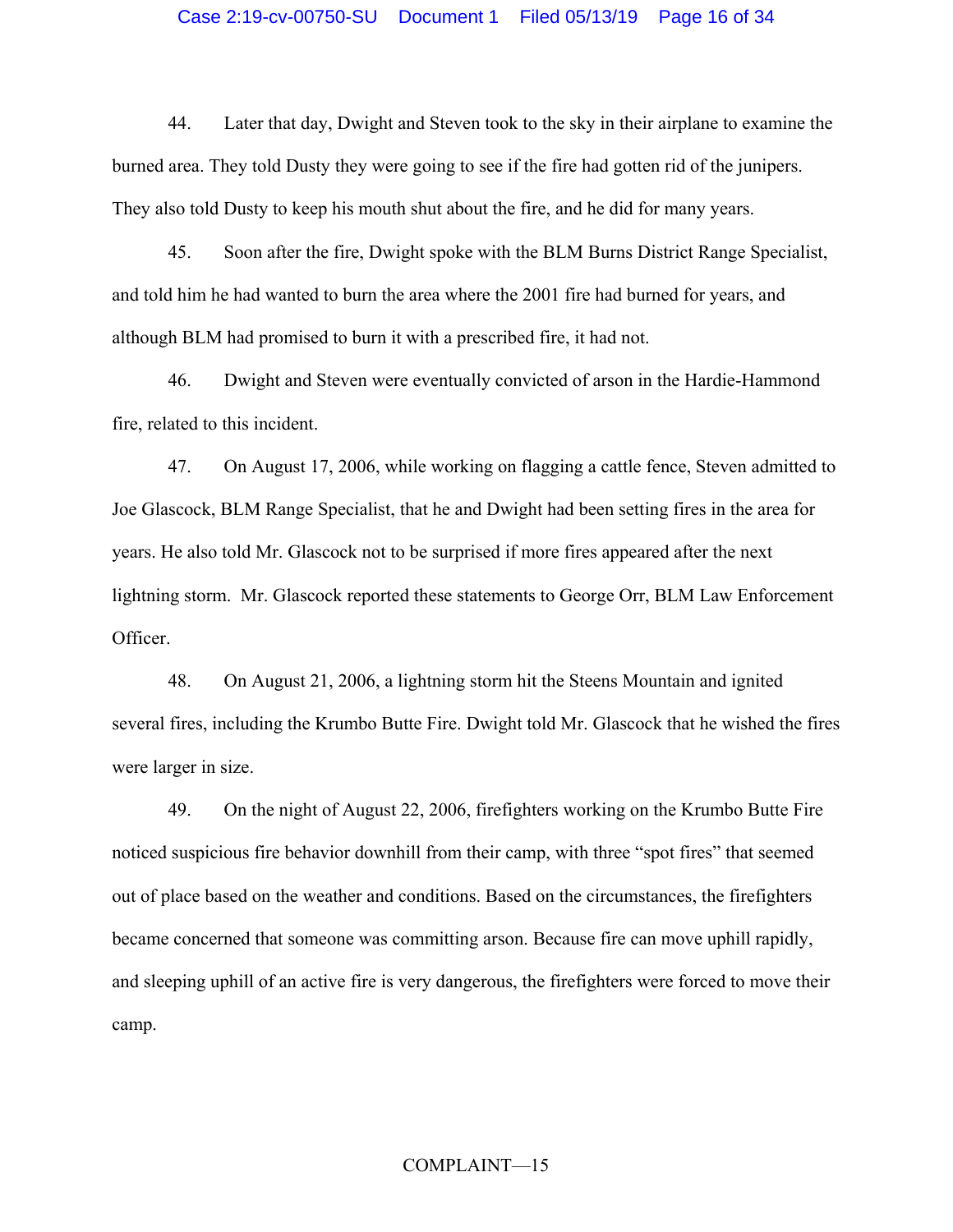## Case 2:19-cv-00750-SU Document 1 Filed 05/13/19 Page 17 of 34

50. Steven was later convicted of setting the three "spot fires" which endangered the firefighters' lives in the Krumbo Butte Fire.

51. Around this same time several other fires were linked to Dwight and Steven, including fires that boxed in several firefighters, but the Hammonds were either acquitted of arson charges related to those fires or the jury did not reach a verdict.

52. On August 24, 2006, Mr. Glascock met with Steven at the Frenchglen Hotel to discuss a proposed BLM burnout operation. He confronted Steven about Dwight lighting fires, and Steven said that if Mr. Glascock was not willing to work with the Hammonds to make the fire investigations go away, then Steven would blame Mr. Glascock for lighting the suspicious fires. He told Mr. Glascock, "if I go down, you're going down with me."

53. District Manager Rose, who worked as a BLM fire ecologist from October 1999 through May of 2008, testified at the Hammonds' 2012 trial for arson that the fires burned sagebrush habitat, which is important for wildlife such as sage-grouse, mule deer, antelope, and elk. While fire generates forage for cattle grazing, it also kills sagebrush. Exposed, bare soils left by fire are vulnerable to invasion by nonnative weeds like cheatgrass, which increase erosion and reduce wildlife habitat. Without sufficient sagebrush cover, habitat for sage-grouse is degraded. While BLM undertook efforts to reseed the burned area to restore native wildlife habitat and prevent weed invasion, the seed mix BLM used did not include sagebrush.

54. BLM conducted a Land Health Assessment (LHA) on the Hammond allotments in 2007. Plaintiffs have been unable to obtain that report.

55. In a 2012 indictment, the Hammonds were charged with numerous counts of arson related to setting fire to public lands in efforts to increase forage for their cattle. They were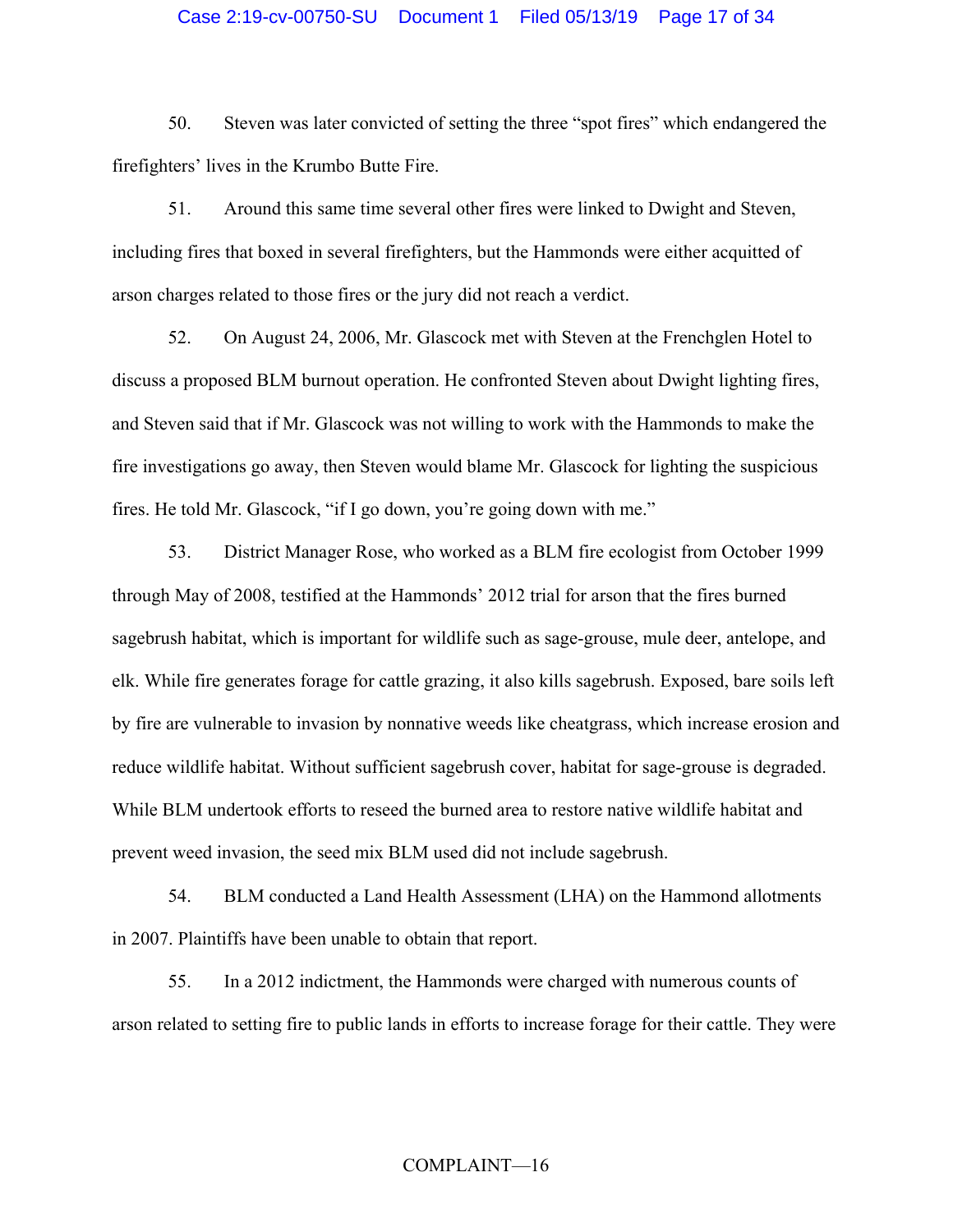# Case 2:19-cv-00750-SU Document 1 Filed 05/13/19 Page 18 of 34

convicted on a total of three counts and ultimately sentenced to federal prison for the mandatory minimum of five years.

# *v. BLM's denial of Hammond's grazing permit renewal application and Hammond's appeal.*

56. The Hammonds' 10-year grazing permit was slated to expire in 2014. BLM sent the Hammonds two letters in 2013 notifying them that their grazing permit was slated to expire and, given their noncompliance with the permit terms and conditions as evidenced by their arson convictions, it was possible BLM would elect not to renew the permit, so they should make alternative arrangements for their cows.

57. On September 30, 2013, Susan Hammond (Dwight's wife and Steven's mother—

also an affiliate of Hammond) submitted an application for grazing permit renewal to BLM.

58. On February 14, 2014, BLM issued a final decision to deny Hammond's grazing

permit renewal application and terminate its grazing preference. BLM's decision, signed by

BLM Burns District Manager Brendan Cain, concluded:

I find that Hammond Ranches, Inc. and its affiliates have demonstrated an unacceptable record of performance. During the present permit period, Dwight and Steven were found guilty in a criminal legal proceeding of multiple instances of unauthorized burning over a period of time.

 . . . The fire-setting burned, destroyed, and removed vegetation on public lands without authorization and damaged U.S. property without authorization in violation of 43 C.F.R. § 4140.1. The Hammonds set the fires because they disagreed with how BLM managed the land. The Hammonds acted in the interest of improving the rangeland forage for their cattle, but not necessarily for other resources like wildlife habitat…. With non-renewal of this permit, the Hammonds will no longer have the same economic incentive to burn public land allotments without authorization and endanger people.

. . .

The Hammonds' behavior underlying the 2006 Krumbo Butte arson conviction—standing alone—constitutes an unsatisfactory record of performance.

. . .

Even if, for argument's sake only, the Hammonds' behavior underlying the 2006 Krumbo Butte arson conviction—standing alone—was not sufficient to constitute an unsatisfactory record of performance, the Hammonds' behavior, when one considers both the 2006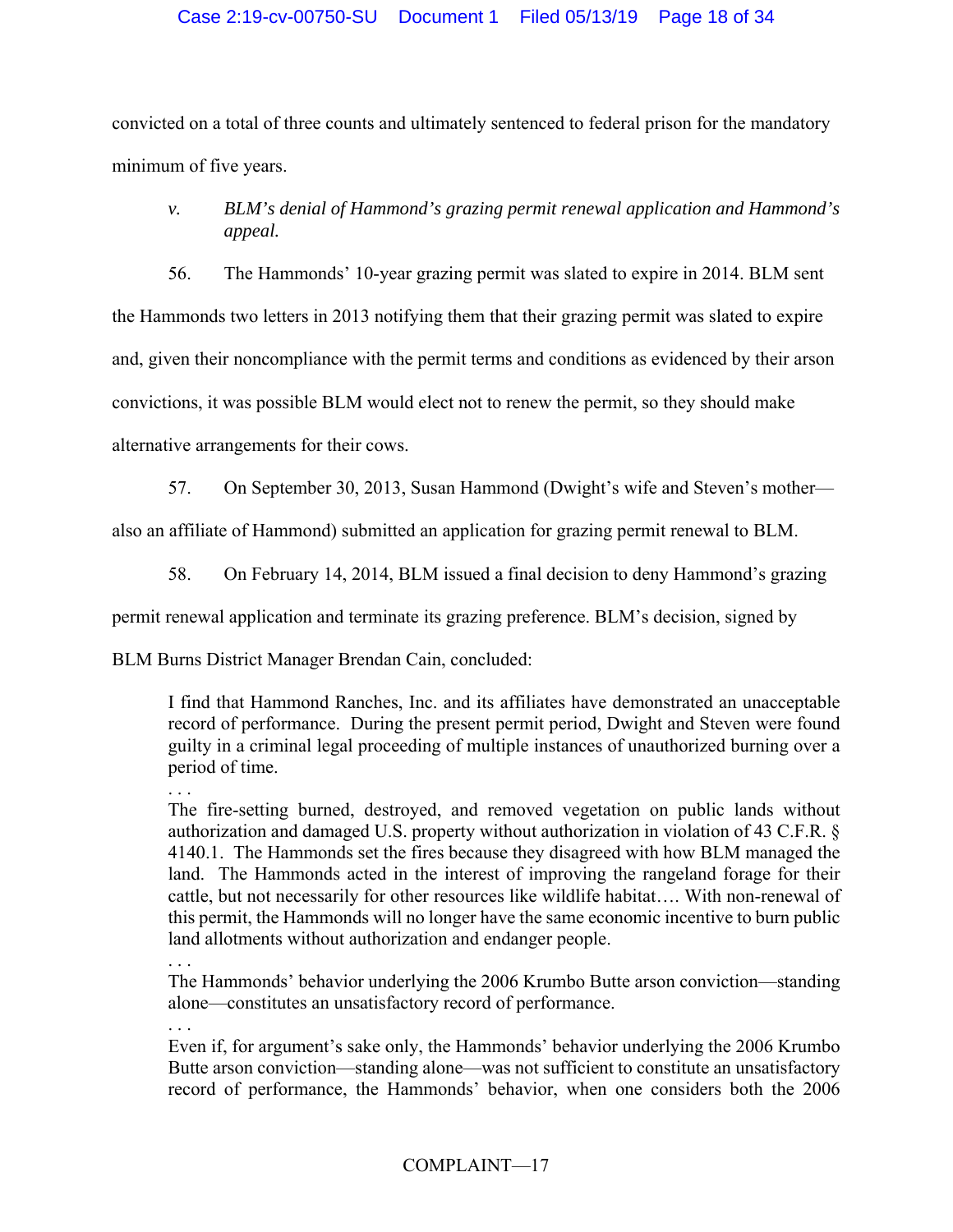conviction and the 2001 convictions, also constitutes an unsatisfactory record of performance …. The 2006 arson was not an isolated incident. Rather, it was part of a pattern of conduct by Hammond Ranches, Inc.'s owners and operators attempting to improve livestock forage at the risk of human life and multiple use resources.

Even if, for argument's sake only, the 2006 arson conviction alone, or the 2006 and 2001 arson convictions combined, were not sufficient to find an unsatisfactory record of performance, the additional fire-setting described in the criminal trial above further demonstrates an unsatisfactory record of performance …. Additionally, while the jury acquitted Dwight or Steven Hammond on some counts, the criminal standard of proof is higher than the civil standard and evidence may yet show that the Hammonds lit other fires at issue in the civil trespass case.

BLM's decision to deny the permit renewal application relied on the behavior and conduct supporting the Hammond's principals' criminal convictions, evidence of their behavior and conduct related to other counts of arson on which the jury did not reach conviction, and other evidence of the behavior and conduct by the Hammond principals that violated federal regulations. This includes the evidence summarized in Paragraphs 38–56 and 58, above.

59. The Hammonds filed an administrative appeal with OHA and sought a stay of the decision. OHA denied the request for a stay on April 28, 2014. When OHA denied the stay, BLM's nonrenewal decision went into effect. The Hammonds' allotments were not grazed beginning in spring 2014 through at least the end of March 2019. During that period, the allotments were vacant.

60. The Hammonds appealed the stay denial. The Interior Board of Land Appeals (IBLA) affirmed on November 23, 2016.

61. Meanwhile, the Harney County Stock Growers' Association, the Oregon Cattlemen's Association, and the Oregon Farm Bureau Federation all filed amicus briefs in support of Hammond's appeal. They also pursued political angles. Oregon Cattlemen's Association director Jerome Rosa claimed in a New York Times article, "I had the opportunity to have a private meeting with [Secretary Zinke] . . . . He . . . agreed that the Hammonds were good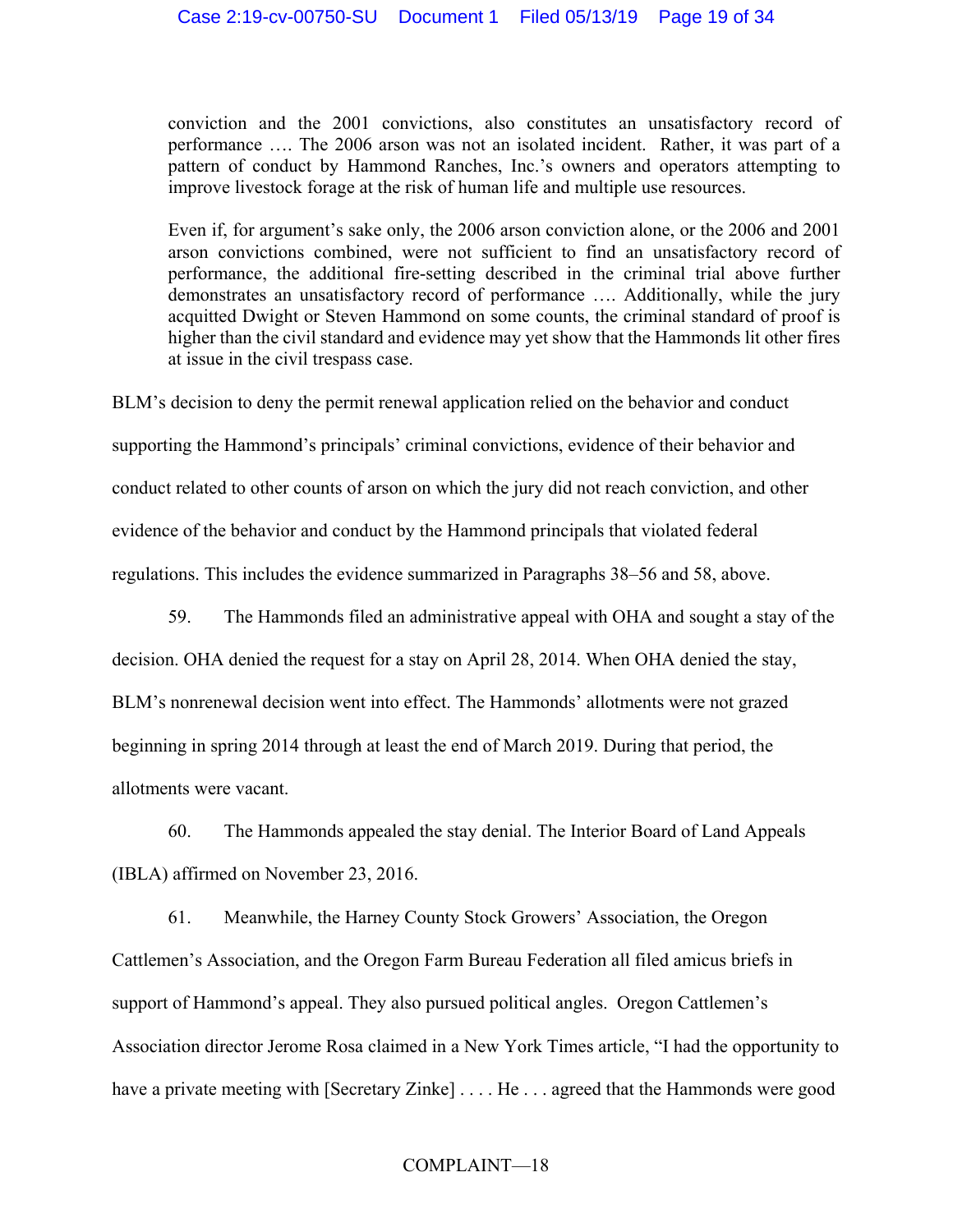people, and said he would talk to the [P]resident and give his blessing to release the Hammonds from prison."

# *vi. Hammond's Presidential pardons and Secretary Zinke's review of BLM's permit nonrenewal decision.*

62. In July 2018, President Trump granted the Hammonds full pardons. Typically, convicts are not eligible to apply for pardon until at least five years after they are released from prison. However, at the time of the pardons both Dwight and Steven Hammond were in jail, with Dwight having served only three years of his sentence and Steven having served four.

63. During the summer of 2018, BLM collected data to inform a Land Health Assessment (LHA) of conditions on the allotments formerly permitted to Hammond. BLM has not produced this LHA to Plaintiff Western Watersheds Project despite a pending request under the Freedom of Information Act. On information and belief, the LHA asserted in the fall of 2018 that all of the allotments assessed failed to meet Standard 5 for wildlife habitat, but for reasons other than livestock grazing. It did not assess the Hammond FFR allotment. In the case of the Mud Creek allotment, the LHA asserted the causal factor was "reduced sagebrush cover as a result of fire history and presence of invasive annual grasses." The LHA asserted the Hammond and Hardie Summer allotments were failing Standard 5 because of "juniper encroachment and invasive annual grass presence."

64. On December 26, 2018, while the federal government was shut down, Secretary Zinke notified OHA that he was assuming jurisdiction over Hammond's appeal of its permit denial under 43 C.F.R. § 4.5. OHA received the notice and transmitted the Record for the case to Secretary Zinke on December 27, 2018.

65. On January 2, 2019—six days later, and on Zinke's final day in office—Zinke signed a decision renewing the Hammond grazing permit on the same terms and conditions and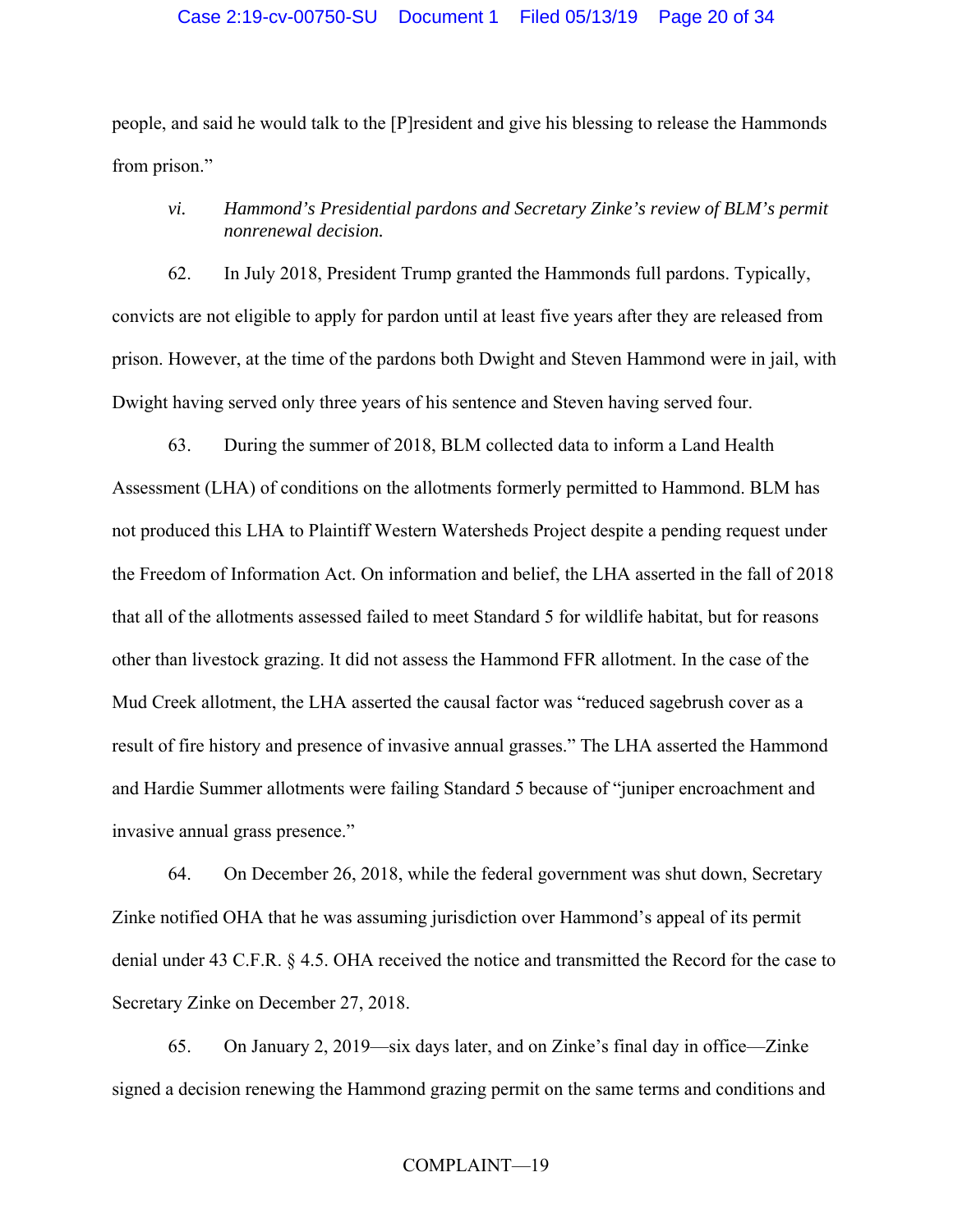directing BLM to reissue the permit within 30 days. Secretary Zinke's decision did not make the required determination whether Hammond had a satisfactory record of performance. Secretary Zinke's decision did not disturb BLM's finding in 2014 that Hammond's record of performance was unsatisfactory due to the conduct and behavior of its affiliates and multiple instances of violation of the terms and conditions of the permit and of federal regulations. Secretary Zinke did not find fault with BLM's assessment of the law and facts in its 2014 decision. Nevertheless, he set aside BLM's decision because he found that the pardons constituted unique and important changed circumstances since BLM made its decision. Zinke's decision asserted that "I find that it is consistent with the intent of the pardons—and in particular their reflection of the President's judgment as to the seriousness of the Hammonds' offenses—to renew the Hammonds' permit for the duration of the term that would have commenced in 2014." Ostensibly due to the government shutdown, Secretary Zinke's decision did not issue until January 28, 2019.

66. Secretary Zinke provided no opportunity for public comment or appeal on his January 2, 2019 decision. The Secretary did not prepare or review any environmental analysis under NEPA prior to issuing his decision. The Secretary's decision is a final agency action subject to judicial review by this Court under FLPMA, NEPA, and the APA.

*vii. BLM's reissuance of Hammond's grazing permit.* 

67. On February 5, 2019, Rangeland Management Specialist Jamie McCormack circulated a memo later signed by Burns District Manager Rose. The memo referred to the Secretary's decision and stated that the Hammond permit would be renewed from February 2, 2019 to February 28, 2024, using the same livestock grazing management as the previous grazing permit. Because the summer 2018 data collection and fall 2018 LHA had asserted that the former Hammond allotments were meeting standards, or were not meeting standards for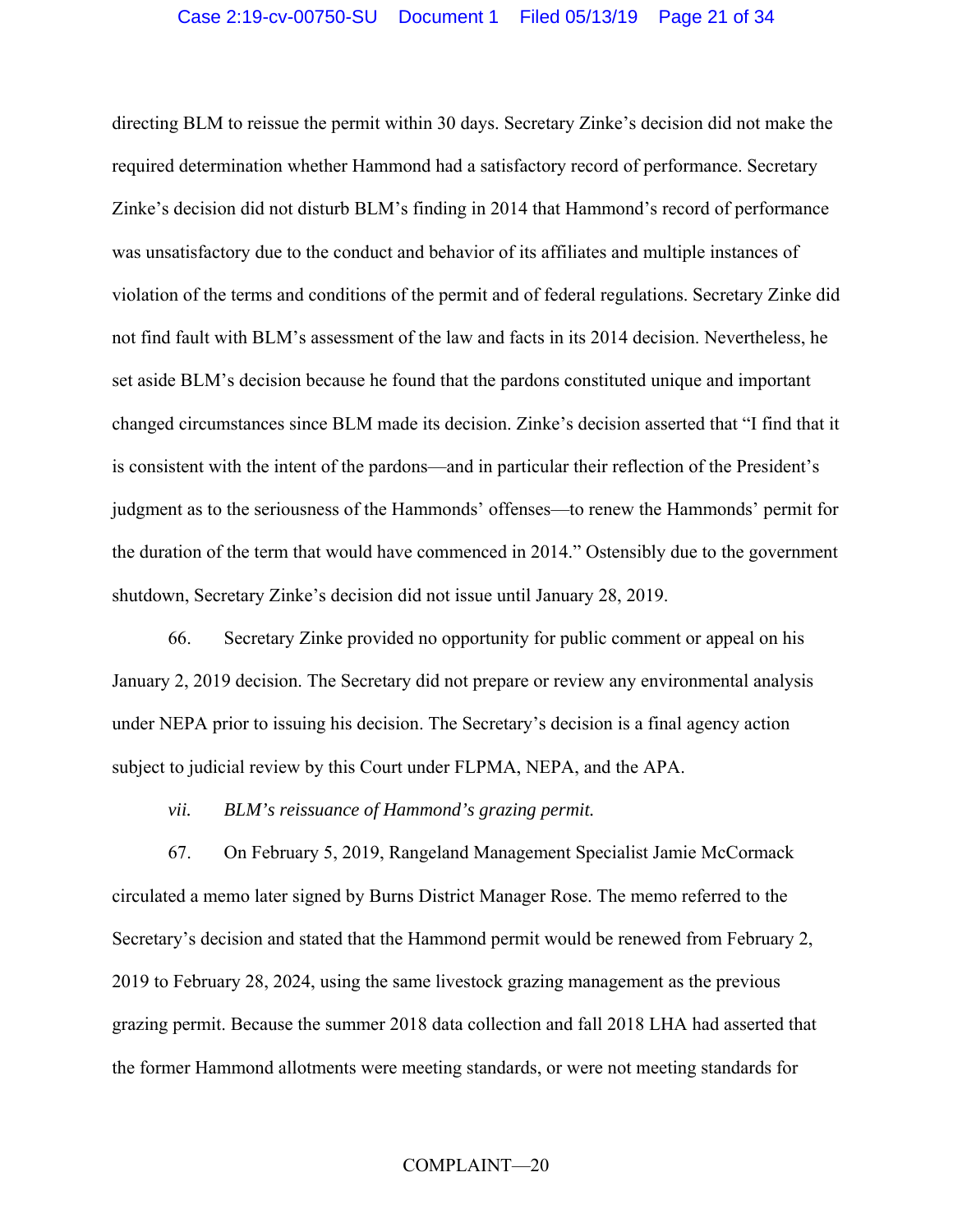## Case 2:19-cv-00750-SU Document 1 Filed 05/13/19 Page 22 of 34

reasons other than livestock grazing, the memo concluded that the three criteria for using a categorical exclusion (CX) to fully process permits has been met. District Manager Rose's signature indicated he concurred with the determination. BLM completed a CX related to the grazing permit, noting that "the proposed action did not trigger any of the extraordinary circumstances described in 43 C.F.R. § 46.215," and making a determination that the permit qualified as a CX and did not require further NEPA analysis.

68. Upon information and belief, BLM has never analyzed the environmental impacts of grazing on the Hammond allotments in a full EA or EIS.

69. Like the Secretary, BLM made no new determination that Hammond met the mandatory qualification for permit renewal or that Hammond had a satisfactory record of performance. BLM provided no opportunity for public comment on or appeal of the CX, and did not voluntarily circulate it to Plaintiff WWP, even though WWP is an "interested public" under BLM's grazing regulations, and is supposed to receive all documents for any action on grazing allotments within Burns District. BLM did not provide a copy of the CX or the renewed permit to Plaintiffs until April 2019. BLM's reissuance of the permit and determination that the permit qualified as a CX and did not require further NEPA analysis is a final agency action reviewable by this Court together with or separately from the Secretary's decision under NEPA, FLPMA, and the APA.

70. Upon information and belief, Hammond has already turned out cattle on the Hammond and Hammond FFR allotments. Unless the Court grants the injunctive relief requested herein, Hammond will turn out cattle on the Mud Creek allotment on May 16, 2019, and on the Hardie Summer allotment on July 1, 2019, and cattle will continue to graze on the Hammond allotment until October 30. Continuing to allow Hammond to graze these allotments under the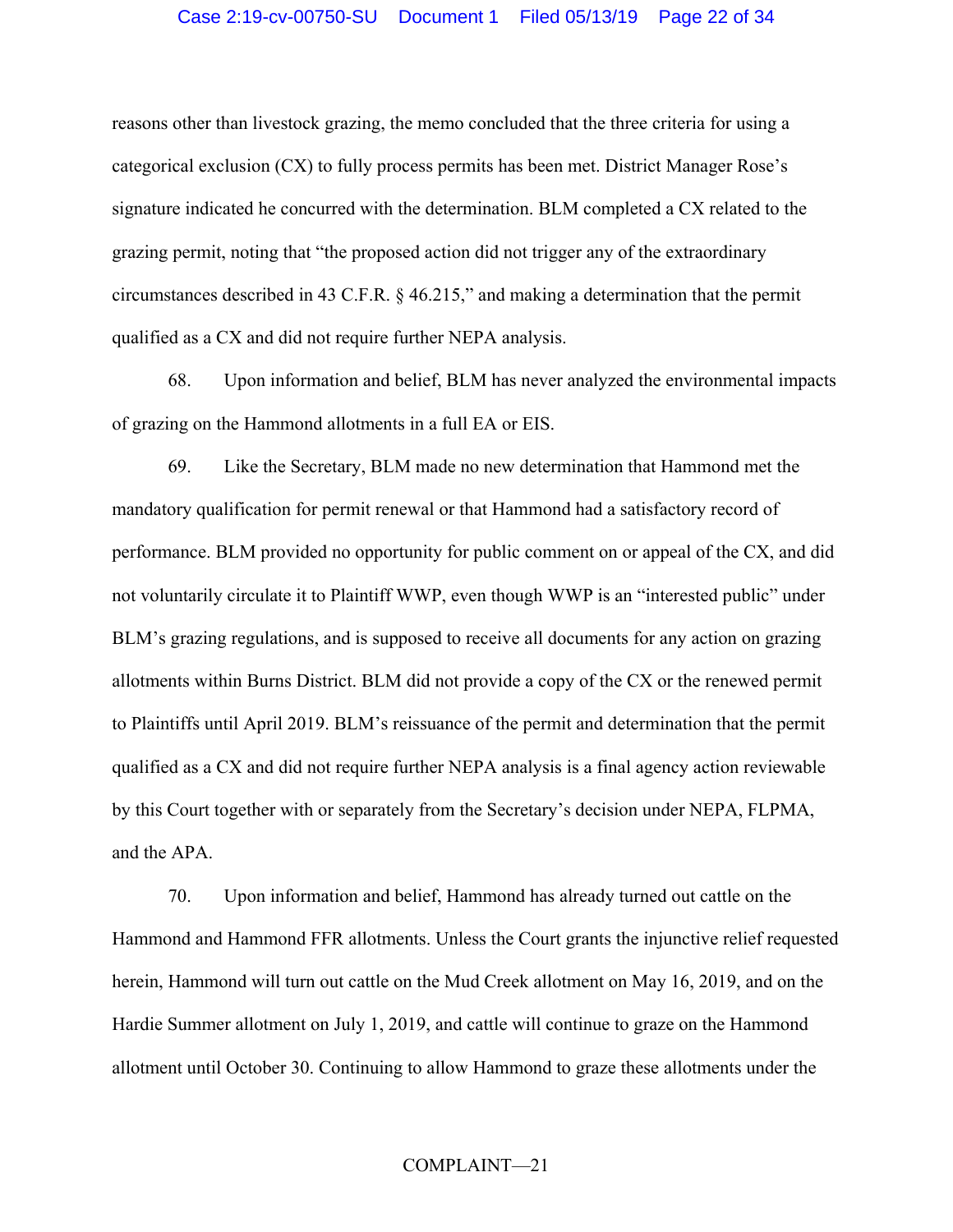Secretary's unlawful decision without adequate NEPA compliance will irreparably harm Plaintiffs' rights and interests, including their interests in healthy sagebrush ecosystems and robust sage-grouse populations.

# **B. Legal Framework.**

71. Enacted in 1976, FLPMA governs BLM's management of the public lands. 43

U.S.C. §§ 1701 *et seq.* In FLPMA, Congress directed that public lands:

be managed in a manner that will protect the quality of the scientific, scenic, historical, ecological, environmental, air and atmospheric, water resource and archeological values; that, where appropriate, will preserve and protect certain public lands in their natural condition; that will provide food and habitat for fish and wildlife and domestic animals; and that will provide for outdoor recreation and human occupancy and use.

43 U.S.C. § 1701(a)(8).

72. In enacting FLPMA, Congress found that "the national interest will be best realized if the public lands and their resources . . . and their present and future use is projected through a land use planning process," and it adopted FLPMA in part to establish "goals and objectives . . . as guidelines for public land use planning . . . ." 43 U.S.C.  $\S 1701(a)(2)$ , (7). Congress has directed that the Secretary of the Interior "shall manage the public lands under principles of multiple use and sustained yield, in accordance with the land use plans developed by him under section 1712" and "shall . . . regulate . . . the use, occupancy, and development of the public lands."

73. To this end, FLMPA directs that the Secretary of Interior (and hence BLM, which has been delegated the Secretary's authority in management of the public lands) develop and periodically revise lands use plans, and adhere to those plans in management decision-making. *See* 43 U.S.C. § 1712(a) (Secretary "shall, with public involvement and consistent with the terms and conditions of this Act, develop, maintain, and, when appropriate, revise land use plans which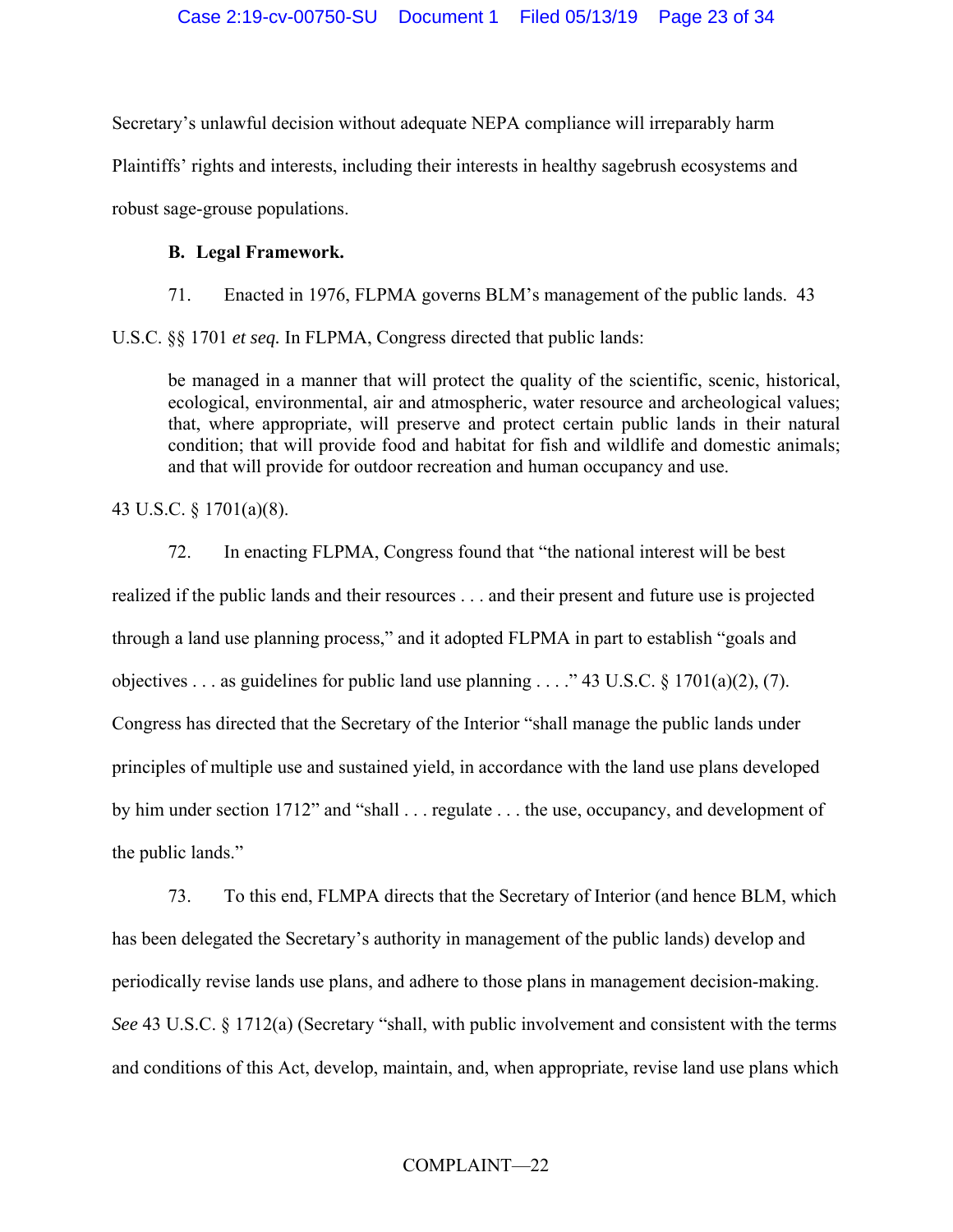### Case 2:19-cv-00750-SU Document 1 Filed 05/13/19 Page 24 of 34

provide by tracts or areas for the use of the public lands"); *id.* § 1732(a) (Secretary "shall manage the public lands under principles of multiple use and sustained yield, in accordance with the land use plans"). When a land use plan is revised, existing resource plans and permits, contracts and other instruments are to be revised within a "reasonable period of time." 43 C.F.R. § 1610.5-3.

74. Pursuant to this direction, BLM has produced the Steens Mountain CMPA Resource Management Plan (RMP) and Record of Decision (ROD) and the Andrews Management Unit RMP/ROD. These land use plans govern management of the Hammond grazing allotments. BLM is required to manage the area within the Steens Mountain CMPA to conserve, protect, and manage the long-term ecological integrity of Steens Mountain. The Mud Creek and Hardie Summer allotments, and parts of the Hammond and Hammond FFR allotments, lie within the Steens Mountain CMPA.

75. Both RMPs have been amended by the Oregon Greater Sage-Grouse Approved RMP Amendment (ARMPA) and the Record of Decision (ROD) for the Great Basin Region including the Greater Sage-Grouse Sub-Regions of Idaho and Southwestern Montana, Nevada and Northeastern California, Oregon, and Utah, approved in September 2015. The new amendments, completed as part of a national planning process intended to protect the greater sage-grouse, were intended "to identify and incorporate appropriate measures in existing land use plans to conserve, enhance, and restore GRSG habitat by avoiding, minimizing, or compensating for unavoidable impacts to GRSG habitat in the context of the BLM's multiple use and sustained yield mission under FLPMA." Oregon ARMPA (2015) 1–7. In the sage-grouse amendment, BLM identified wildfire, invasive species, and grazing as three of the greatest threats to sage-grouse and sage-grouse habitat on BLM-administered lands in Oregon. *Id*. at 1–7 to 1–8.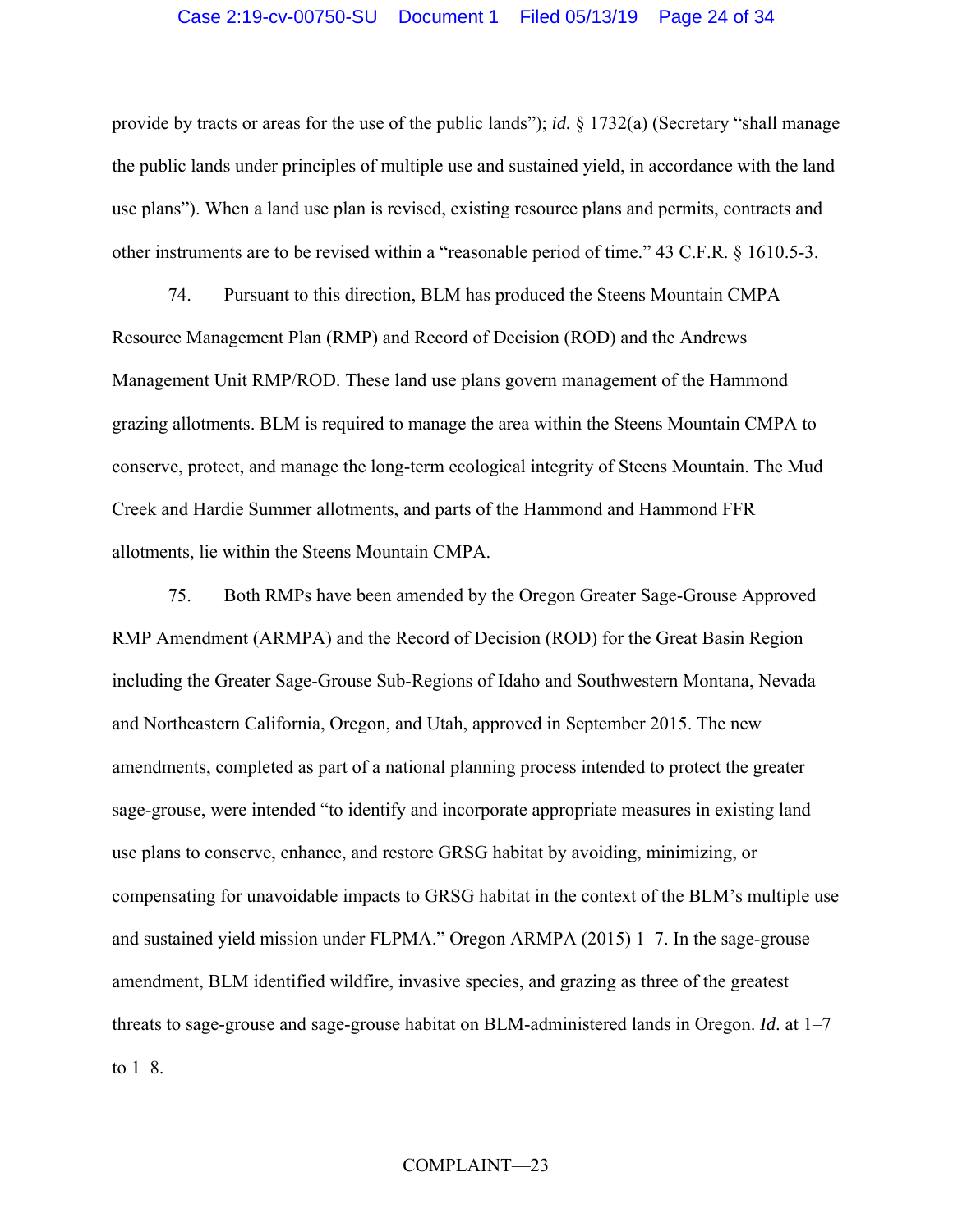### Case 2:19-cv-00750-SU Document 1 Filed 05/13/19 Page 25 of 34

76. The Andrews and Steens CMPA RMPs, as amended by ARMPA, require that the NEPA analysis for renewals and modifications of livestock grazing permits/leases that include lands within SFA and PHMA will include specific management thresholds based on greater sage-grouse Habitat Objectives, Land Health Standards, and ecological site potential, and one or more defined responses that will allow the authorizing officer to make adjustments to livestock grazing that have already been subjected to NEPA analysis.

77. NEPA is our "basic national charter for protection of the environment." 40 C.F.R. § 1500.1(a). The NEPA process ensures that an agency carefully considers information concerning significant environmental impacts, and that the public may scrutinize the information and participate in the decision-making process. The process aims to "foster excellent action" by helping public officials understand environmental consequences and take actions that "protect, restore, and enhance the environment." 40 C.F.R. § 1500.1(c).

78. NEPA requires agencies to study the environmental impacts of proposed actions and the reasonable alternatives that would avoid or minimize such impacts or enhance the quality of the human environment. 42 U.S.C. § 4332(2)(C); 40 C.F.R. § 1502.

79. An agency must prepare a detailed Environmental Impact Statement (EIS) for "all major federal actions significantly affecting the quality of the human environment," but may prepare an Environmental Assessment (EA) to determine whether the environmental impact of a proposed action is significant enough to warrant an EIS. 42 U.S.C. § 4332(2)(C); 40 C.F.R. §§ 1508.9, 1508.11.

80. Where appropriate, an agency may decide to use a CX for a "category of actions which do not individually or cumulatively have a significant effect on the human environment and which have been found to have no such effect in procedures adopted by a Federal agency in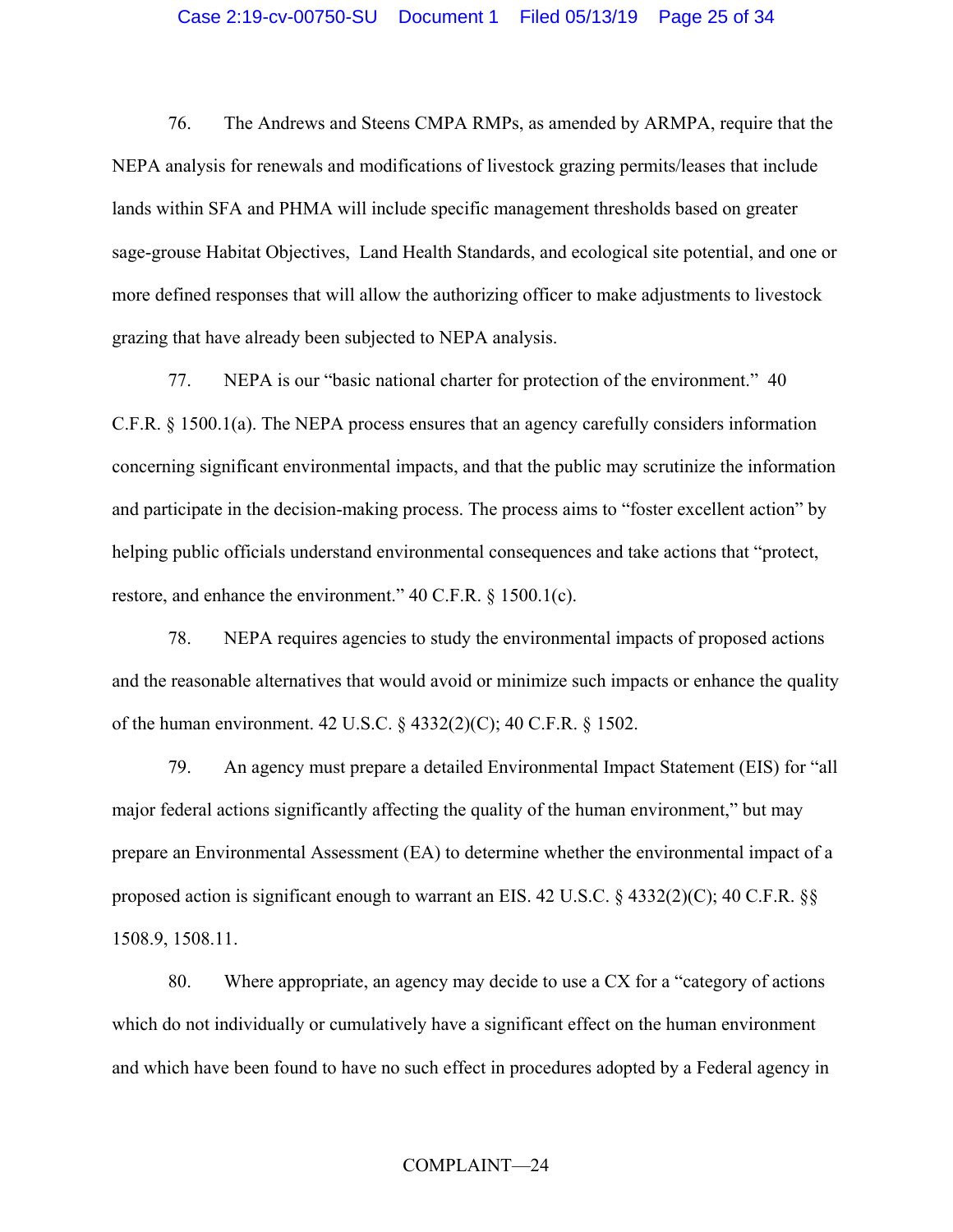implementation of these regulations." 40 C.F.R. § 1508.4. Procedures for invoking categorical exclusions must provide for "extraordinary circumstances in which a normally excluded action may have a significant environmental effect." *Id.* Renewal of an expired term grazing permit generally requires the preparation of a full NEPA analysis. However, in 2014, Congress narrowly amended FLPMA to provide that grazing permits may be renewed under a CX if: (1) the issued permit "continues the current grazing management of the allotment"; and (2) the Secretary has assessed and evaluated the grazing allotment and has determined, based on that evaluation, that it is meeting land health standards or is not meeting land health standards due to factors other than existing livestock grazing. 43 U.S.C. § 1752(h). Even if these two requirements are met, BLM may not rely on a CX if extraordinary circumstances exist.

## **CLAIMS FOR RELIEF**

# **FIRST CLAIM FOR RELIEF: THE SECRETARY'S DECISION TO RENEW THE HAMMOND PERMIT VIOLATED FLPMA, NEPA, AND THE APA**

81. Plaintiffs reallege and incorporate by reference all preceding paragraphs.

82. Plaintiffs' First Claim for Relief challenges the Secretary's decision renewing the Hammond grazing permit for violating FLPMA, the Department of the Interior grazing regulations, and NEPA. This claim is brought under the judicial review provisions of the APA, 5 U.S.C. §§ 701–706.

83. BLM's regulations implementing FLPMA provide that a mandatory qualification for applicants for grazing permit renewals is that the applicant "must be determined by the authorized officer to have a satisfactory record of performance." 43 C.F.R. § 4110.1(b). The regulations also provide that "The applicant for renewal of a grazing permit or lease . . . shall be deemed to have a satisfactory record of performance if the authorized officer determines the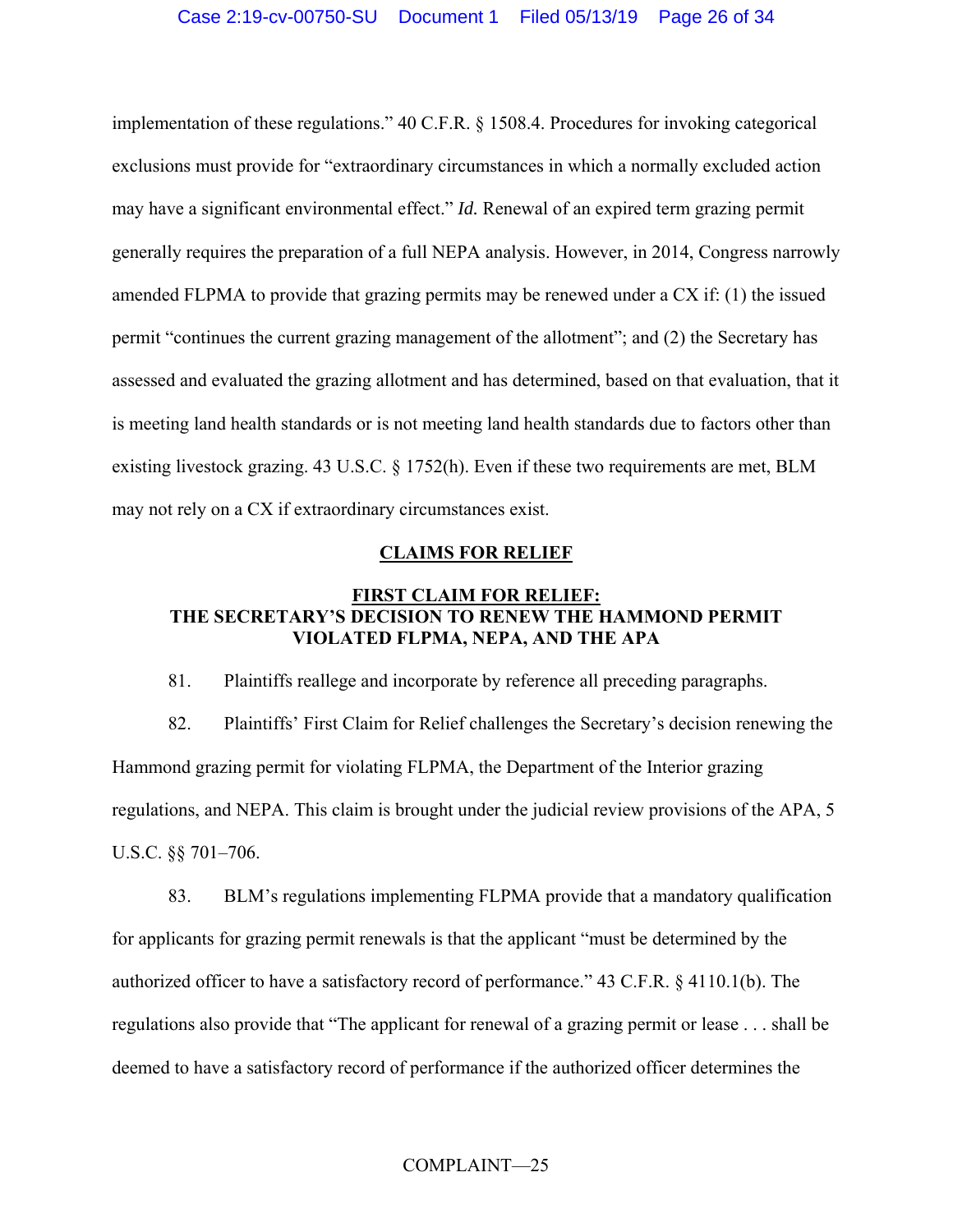## Case 2:19-cv-00750-SU Document 1 Filed 05/13/19 Page 27 of 34

applicant . . . to be in substantial compliance with the terms and conditions of the existing Federal grazing permit." *Id*. § 4110.1(b)(1).

84. BLM's regulations implementing FLPMA grant the Secretary authority to take jurisdiction at any stage of any case before the Department and render the final decision in the matter. BLM's appeal regulations do not remove the requirement that the Secretary's decision comply with Congress's direction in FLPMA, his own regulations implementing FLPMA, or other law. The Secretary's decision must be based on the administrative record.

85. The Secretary renewed the Hammond grazing permit even though Hammond did not have a satisfactory record of performance. The Secretary did not overturn BLM's finding that Hammond lacked a satisfactory record of performance. The Secretary did not make a determination that the Hammonds had a satisfactory record of performance. The Secretary did not otherwise determine that Hammond had complied with the terms and conditions of its grazing permit. Nor did the Secretary's decision make a separate finding that Hammond had a satisfactory record of performance, or was otherwise in "substantial compliance" with the terms and conditions of their federal grazing permit. The Secretary in his decision adopted BLM's assessment of the law and facts in BLM's 2014 decision denying the Hammond permit renewal.

86. Instead, the Secretary asserted that "changed circumstances"—the Hammond principals' pardons, payment of civil fines, and record of good behavior while imprisoned and prevented from grazing the public lands—warranted renewing their grazing permit. But that standard is inapplicable where the Secretary was reviewing BLM's decision based on the Record. The Secretary also misinterpreted the effect of a presidential pardon. The Secretary failed to make any finding refuting BLM's assessment that Hammond lacked the mandatory qualifications to hold a federal grazing permit.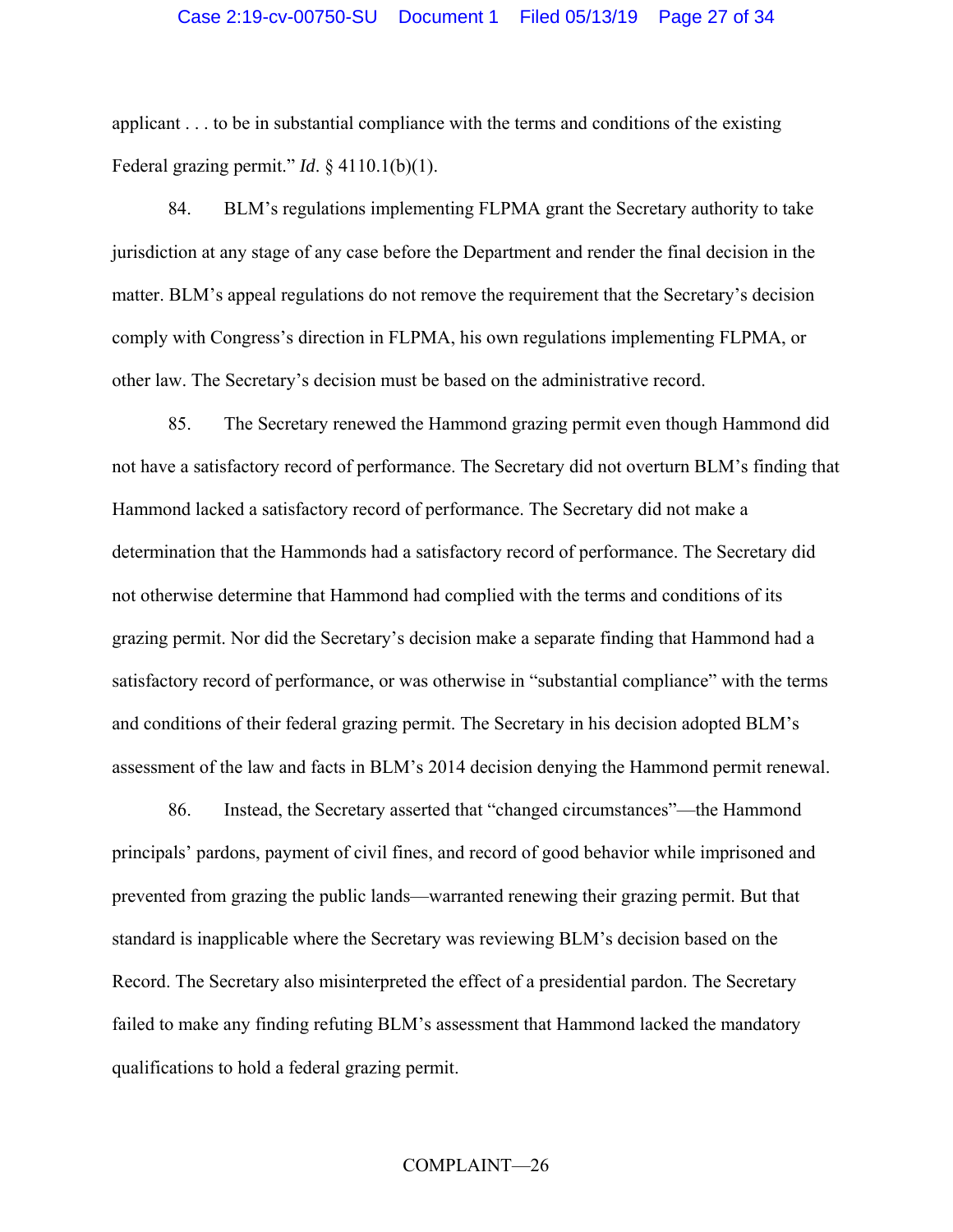## Case 2:19-cv-00750-SU Document 1 Filed 05/13/19 Page 28 of 34

87. A pardon does not wipe away the underlying facts on which the conviction was based. Acceptance of a pardon implies a confession of guilt. Government licensing agencies may consider conduct underlying a pardoned conviction so long as that conduct is relevant to an individual's qualifications for a license or permit.

88. Upon information and belief, the Secretary's decision was not based on the administrative record. The Secretary's decision was based on factors that Congress did not authorize to be considered in determining whether to renew grazing permits. The Secretary's decision also was based on improper political considerations that the Secretary may not lawfully consider in carrying out his duties to oversee management of the public lands. The Secretary's decision inexplicably changed direction from the findings of facts and law in the 2014 BLM decision denying renewal of the permit, without reasoned explanation.

89. The Secretary's decision was *ultra vires* because it exceeded his authority by directing BLM to disobey Congress' clear mandate in FLPMA and the Department of the Interior's own regulations.

90. Secretary violated NEPA by failing to prepare or consider any environmental analysis prior to issuing his decision to renew the Hammond grazing permit.

91. For these reasons, the Secretary's decision was arbitrary and capricious, an abuse of discretion, violated FLPMA, the Department of the Interior regulations, NEPA, and the APA, and caused or threatens serious prejudice or injury to Plaintiffs' rights and interests.

- //
- //

//

<sup>//</sup>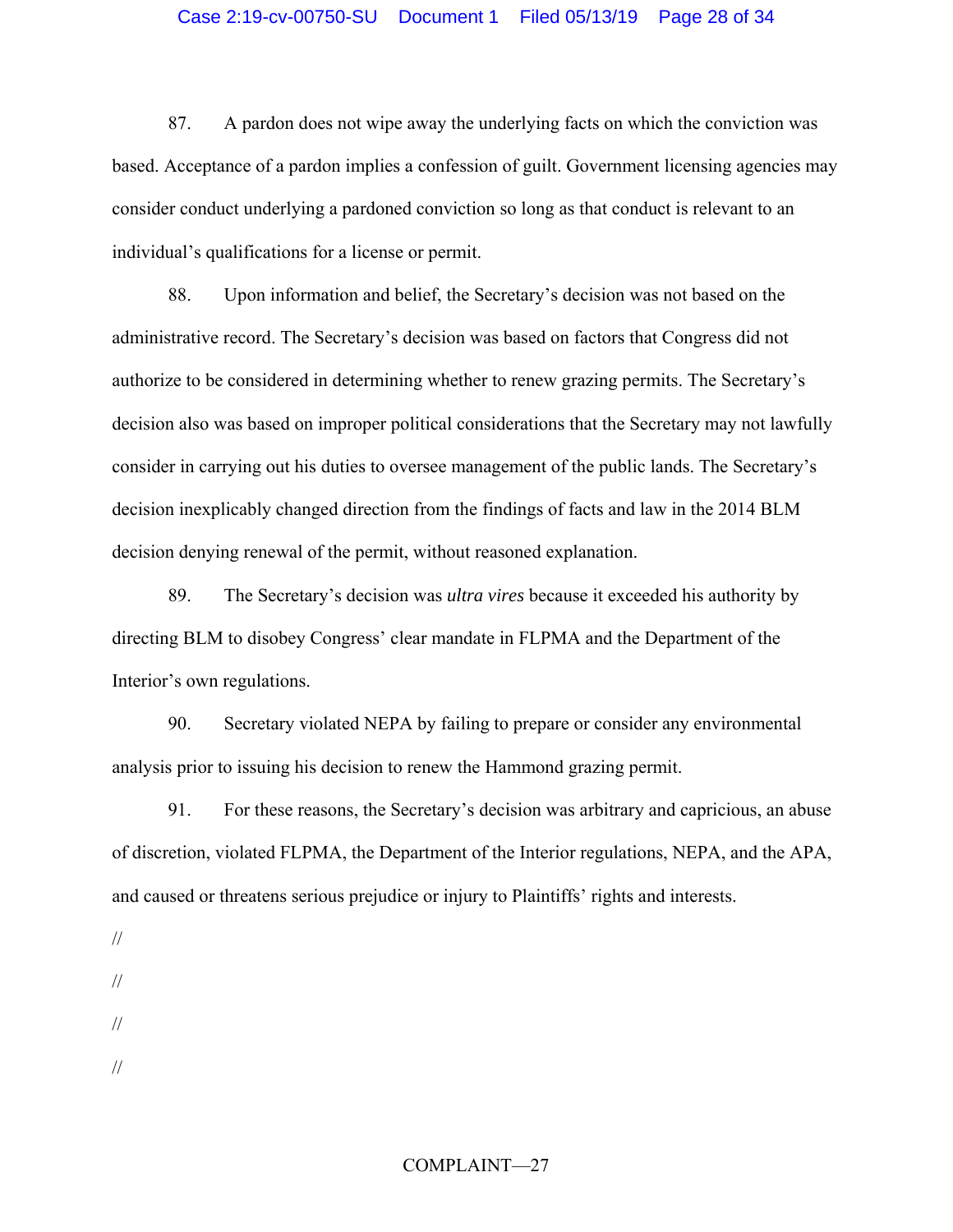# **SECOND CLAIM FOR RELIEF: BLM VIOLATED FLPMA, NEPA, AND THE APA BY REISSUING THE HAMMOND PERMIT UNDER A CX, DETERMINING THAT NO FURTHER NEPA ANALYSIS WAS REQUIRED, AND DETERMINING THE REISSUANCE COMPLIED WITH THE OPERATIVE LAND USE PLANS.**

92. Plaintiffs reallege and incorporate by reference all preceding paragraphs.

93. Plaintiffs' Second Claim for Relief alleges that BLM violated FLPMA and NEPA by its reissuance of the permit without determining that Hammond had a satisfactory record of performance and by its determination that the reissuance of the permit met the requirements for using a CX, conformed with the relevant land use plans, and did not require further NEPA analysis, when the FLPMA provision allowing for use of a CX did not apply and extraordinary circumstances existed. This claim is brought under the judicial review provisions of the APA, 5 U.S.C. §§ 701–706.

94. FLPMA provides that the issuance of a grazing permit may be categorically excluded from the requirement to prepare an EA or EIS only if all of the following are true: (1) the issued permit or lease continues the current grazing management of the allotment; and (2) the Secretary concerned has assessed and evaluated the grazing allotment associated with the lease or permit, and based on the assessment and evaluation, has determined that the allotment is meeting land health standards or is not meeting land health standards due to factors other than existing livestock grazing. 43 U.S.C. § 1752(h).

95. In addition, the Secretary's regulations implementing FLPMA and NEPA provide that extraordinary circumstances precluding the use of a CX exist where the action may:

(a) Have significant impacts on public health or safety.

(b) Have significant impacts on such natural resources and unique geographic characteristics as historic or cultural resources; park, recreation or refuge lands; wilderness areas; wild or scenic rivers; national natural landmarks; sole or principal drinking water aquifers; prime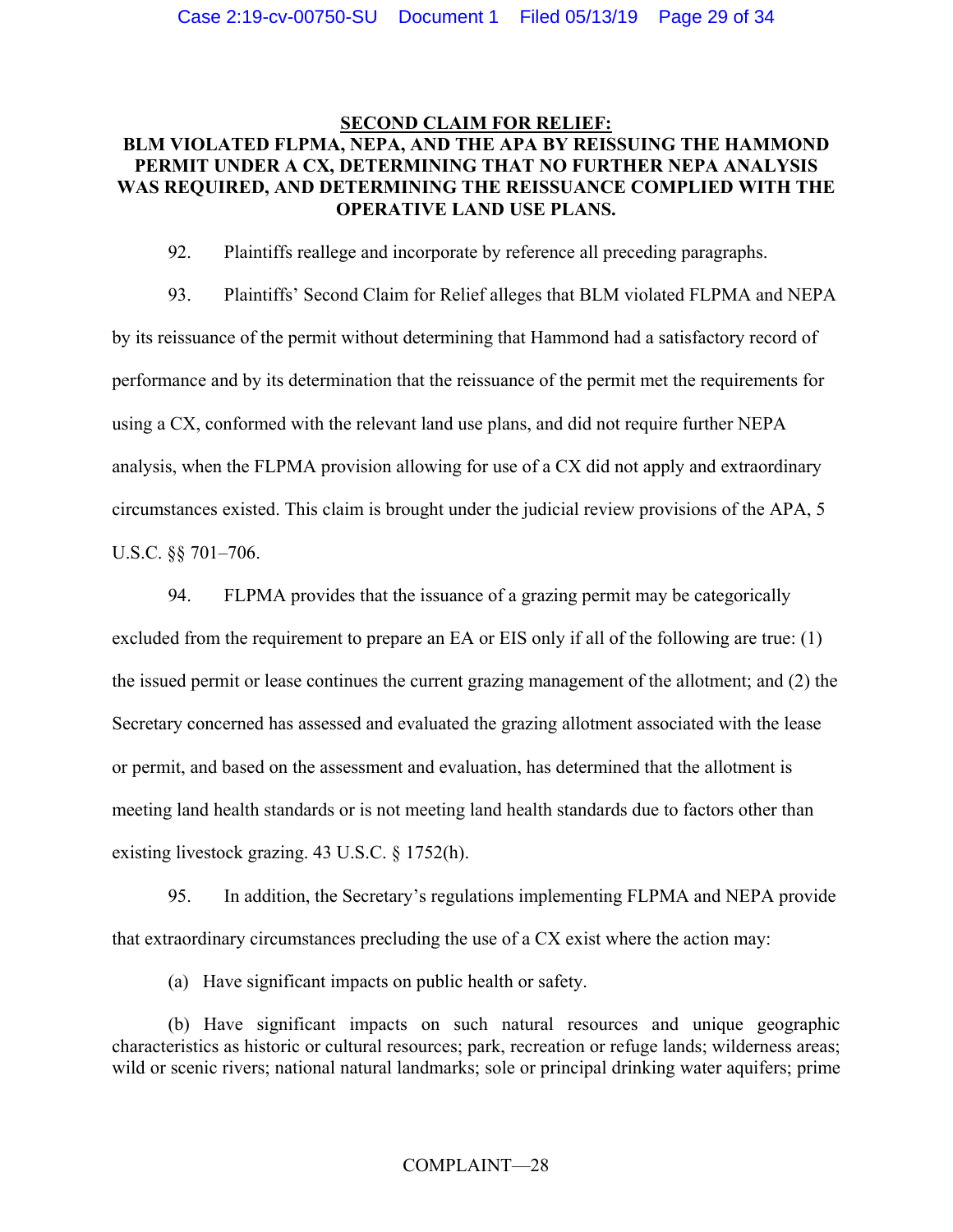farmlands; wetlands (EO 11990); floodplains (EO 11988); national monuments; migratory birds; and other ecologically significant or critical areas.

(l) Contribute to the introduction, continued existence, or spread of noxious weeds or nonnative invasive species known to occur in the area or actions that may promote the introduction, growth, or expansion of the range of such species (Federal Noxious Weed Control Act and EO 13112).

43 C.F.R. § 46.215; 43 C.F.R. § 46.205(c).

. . .

96. The use of a CX to reissue the Hammond grazing permit was arbitrary, capricious, and contrary to NEPA and FLPMA because the new permit did not continue grazing on the allotments. There had been no grazing on the four Hammond allotments since 2013—for five years, at the time of the permit renewal. Grazing was suspended since OHA denied the Hammonds' request to stay the permit nonrenewal decision in 2014 until at least March 2019.

97. The use of a CX to reissue the Hammond gazing permit was arbitrary, capricious, and contrary to NEPA and FLPMA because BLM's 2018 LHA did not evaluate the effect of grazing on the allotment, but instead evaluated the effect of non-grazing on the allotment. In addition, it was arbitrary and capricious for the LHA to conclude that Standard 5 was not being met for reasons other than livestock grazing on the Mud Creek allotment when the fire history and weed invasions on the allotment resulted from Hammond livestock grazing and (upon information and belief) from the fires set by the Hammond principals out of a desire to increase forage for their cattle.

98. The use of a CX to reissue the Hammond grazing permit was arbitrary, capricious, and contrary to NEPA because the following extraordinary circumstances warranted further analysis in an EA or EIS, because the grazing may have:

a. Significant impact to public health or safety by providing an incentive for the Hammonds to resume their pattern of setting fires on the public lands;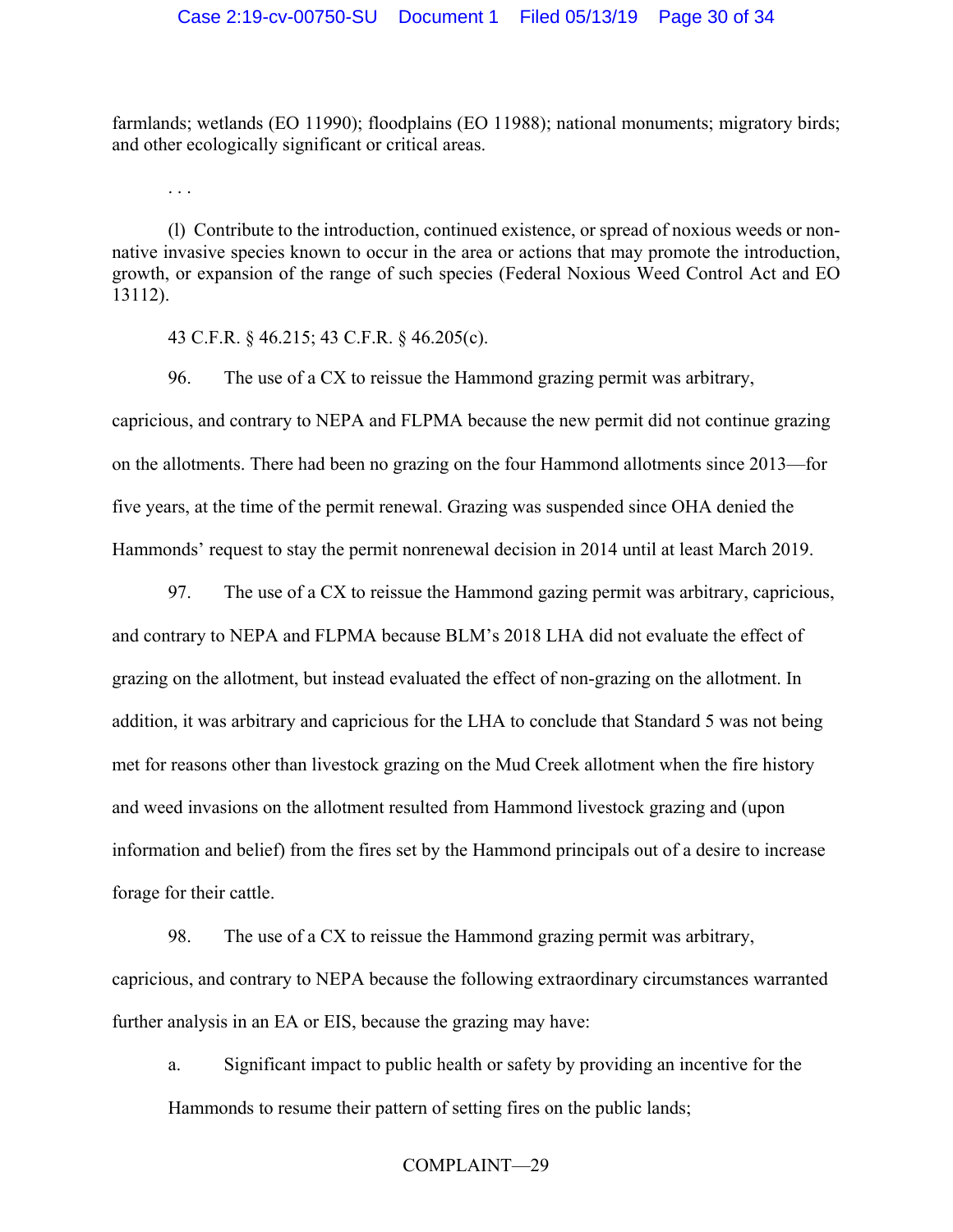b. Significant impacts on unique geographic characteristics and ecologically sensitive areas—specifically, the Bridge Creek Wilderness Study Area, the Steens Mountain CMPA, mapped sage-grouse PHMAs and GHMAs, and occupied redband trout habitat; or may

c. Contribute to the introduction, continued existence, or spread of noxious weeds or non-native invasive species through livestock grazing.

99. BLM's determinations that it could reissue the Hammond grazing permit based upon a CX and that the reissuance complied with the Andrews and Steens CMPA RMPs as amended by the Oregon sage-grouse land use plan amendments were arbitrary and capricious.

100. Consequently, Defendants' renewal of the Hammond grazing permit without an EA or EIS was arbitrary, capricious, an abuse of discretion, and not in accordance with NEPA, FLPMA, and their implementing regulations, which caused or threatens serious prejudice and injury to Plaintiffs' rights and interests.

## **THIRD CLAIM FOR RELIEF:**

# **THE SECRETARY AND BLM VIOLATED NEPA, FLPMA, AND THE APA BY RENEWING THE HAMMOND PERMIT WITHOUT CONSIDERING MEASURES TO PROTECT GREATER SAGE-GROUSE AS REQUIRED BY THE LAND USE PLAN**

101. Plaintiffs reallege and incorporate by reference all preceding paragraphs.

102. Plaintiffs' Third Claim for Relief alleges that BLM violated NEPA and FLPMA by renewing the Hammond grazing permit without considering or including measures required by the governing land-use plan to protect greater sage-grouse. This claim is brought under the judicial review provisions of the APA, 5 U.S.C. §§ 701–706.

103. In September 2015, BLM amended all BLM land use plans covering sage-grouse habitat in Oregon, including the Andrews and Steens CMPA RMPs, which govern management of the Burns District Office and the Hammond grazing allotments. The new amendments were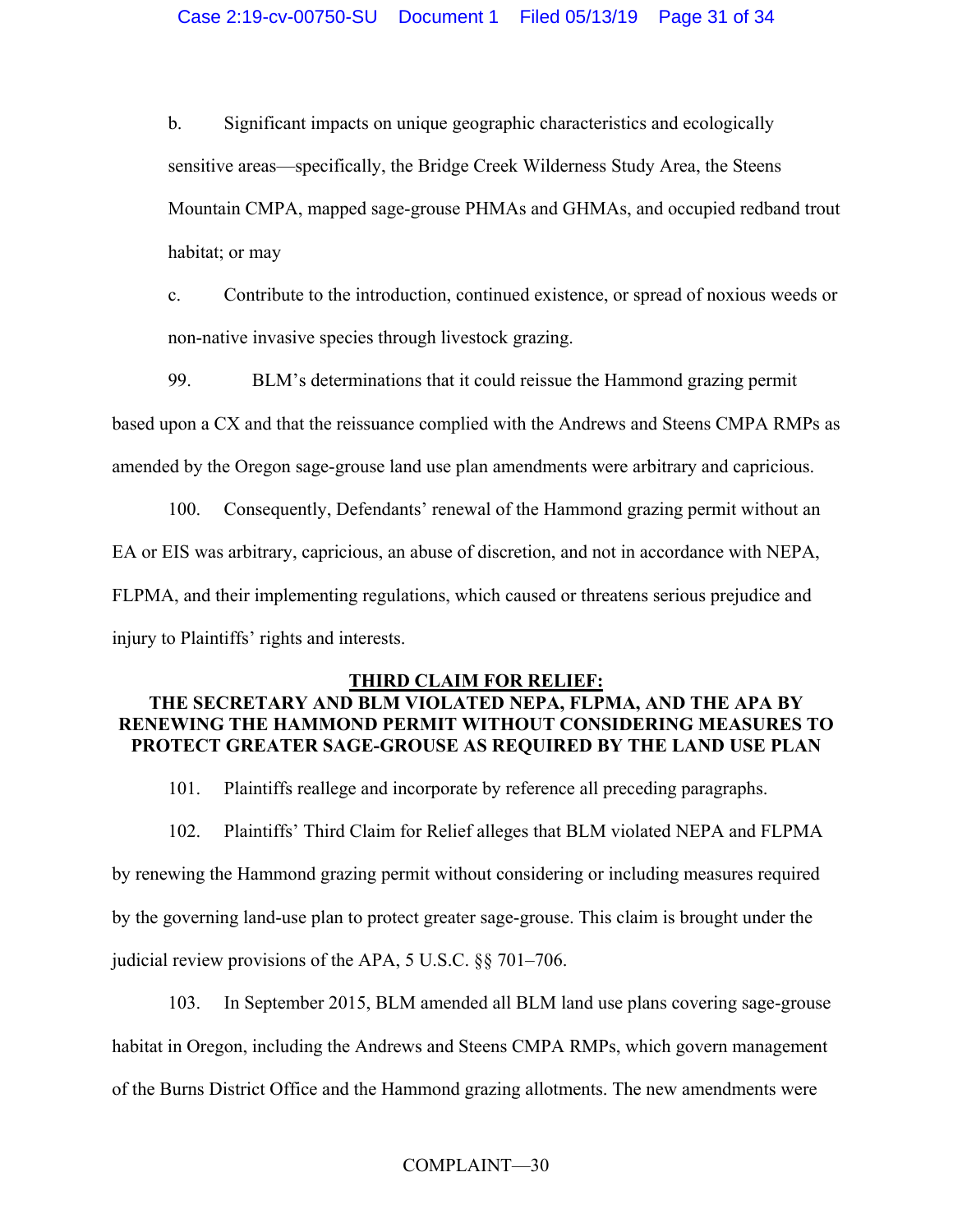# Case 2:19-cv-00750-SU Document 1 Filed 05/13/19 Page 32 of 34

intended to identify and incorporate appropriate measures in existing land use plans to conserve, enhance, and restore sage-grouse habitat by avoiding, minimizing, or compensating for unavoidable impacts to sage-grouse habitat.

104. The Sage-grouse Plan amendments require that the NEPA analysis for renewals and modifications of livestock grazing permits that include lands within SFA and PHMA will include specific management thresholds based on sage-grouse Habitat Objectives, Land Health Standards, and ecological site potential, and one or more defined responses that will allow the authorizing officer to make adjustments to livestock grazing that have already been subjected to NEPA analysis.

105. The Secretary's decision renewing the Hammond permit, BLM's CX that accompanied the reissued permit, and the permit itself, contain no specific management thresholds and defined responses to allow the authorized officer to make adjustments to grazing. This is despite the fact that all of the allotments contain sage-grouse PHMA.

106. For these reasons, Defendants' renewal of the Hammond grazing permit without analyzing or including specific management thresholds or defined responses required by the applicable RMPs and ARMPA was arbitrary, capricious, an abuse of discretion, and not in accordance with NEPA and its implementing, which caused or threatens serious prejudice and injury to Plaintiffs' rights and interests.

- //
- //
- //
- //

//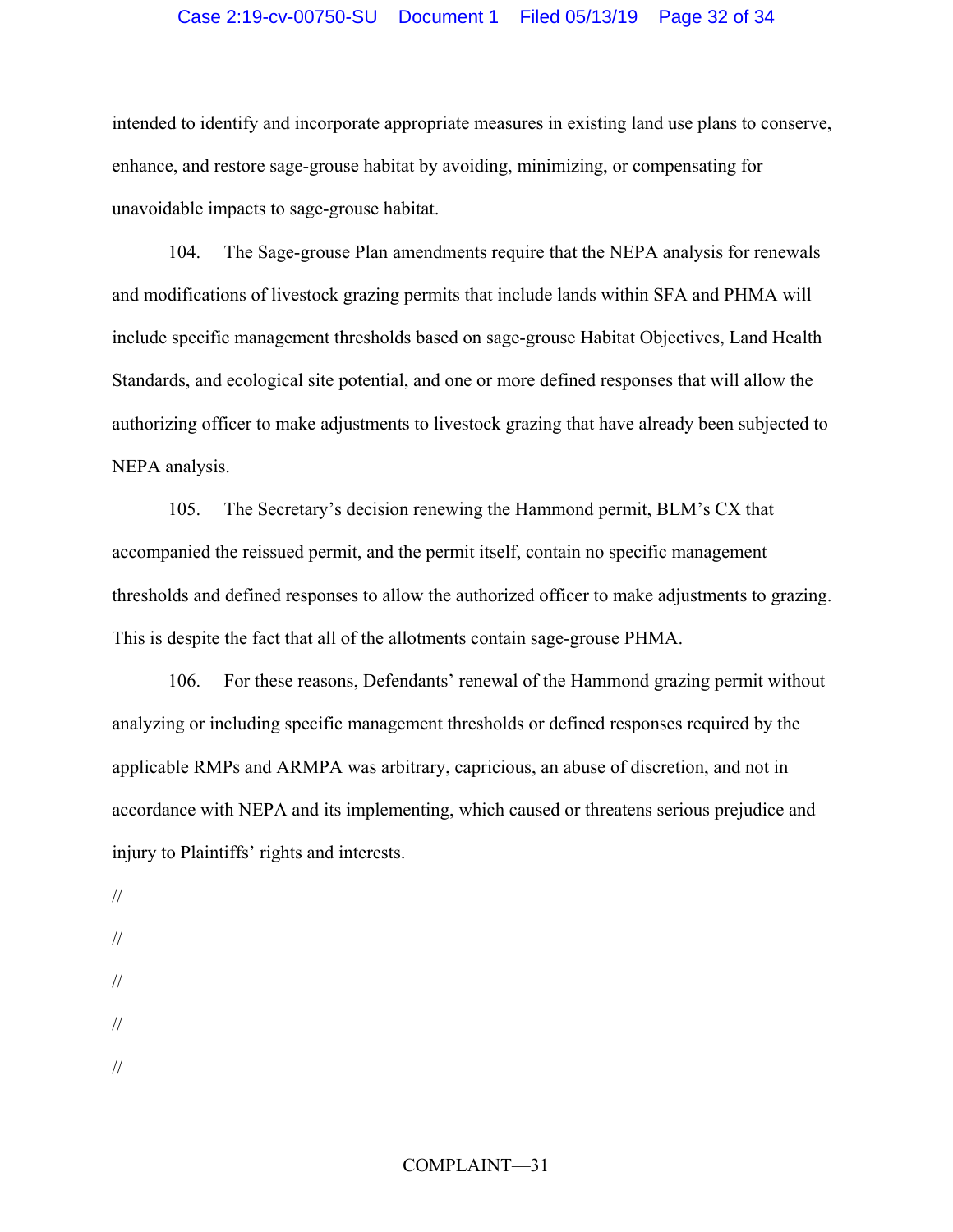#### **PRAYER FOR RELIEF**

WHEREFORE, Plaintiffs respectfully request that the Court grant the following relief:

A. Order, declare, and adjudge that the Secretary's decision to renew the Hammond grazing permit is unlawful and a violation of FLPMA, NEPA, and the APA;

B. Order, declare, and adjudge that BLM's reissuance of the permit, and determinations that the Hammond permit renewal met the requirements for using a CX and conformed with the relevant land use plans, were unlawful and a violation of FLPMA, NEPA and the APA;

C. Order the Secretary and BLM to complete a full EA or EIS to comply with NEPA;

D. Order, declare, and adjudge that the Secretary's and BLM's failures to comply with the Andrews RMP and Steens CMPA RMP as amended by the 2015 ARMPA is unlawful and a violation of FLPMA and the APA;

E. Issue an order vacating and remanding the Secretary's decision, the renewed permit, the CX, and/or other decisions named herein;

F. Enjoin BLM from allowing grazing under the Hammond grazing permit unless and until Defendants have determined that Hammond meet the standards for lawful permit renewal; completed a lawful environmental analysis; included in that analysis and the permit the management thresholds and defined responses required by the relevant RMPs; and otherwise processed the permit renewal application in compliance with NEPA, FLPMA, and the APA;

G. Award Plaintiffs their reasonable costs, litigation expenses, and attorneys' fees associated with this litigation as provided by the Equal Access to Justice Act, 28 U.S.C. § 2412 *et seq*., and all other applicable authorities; and